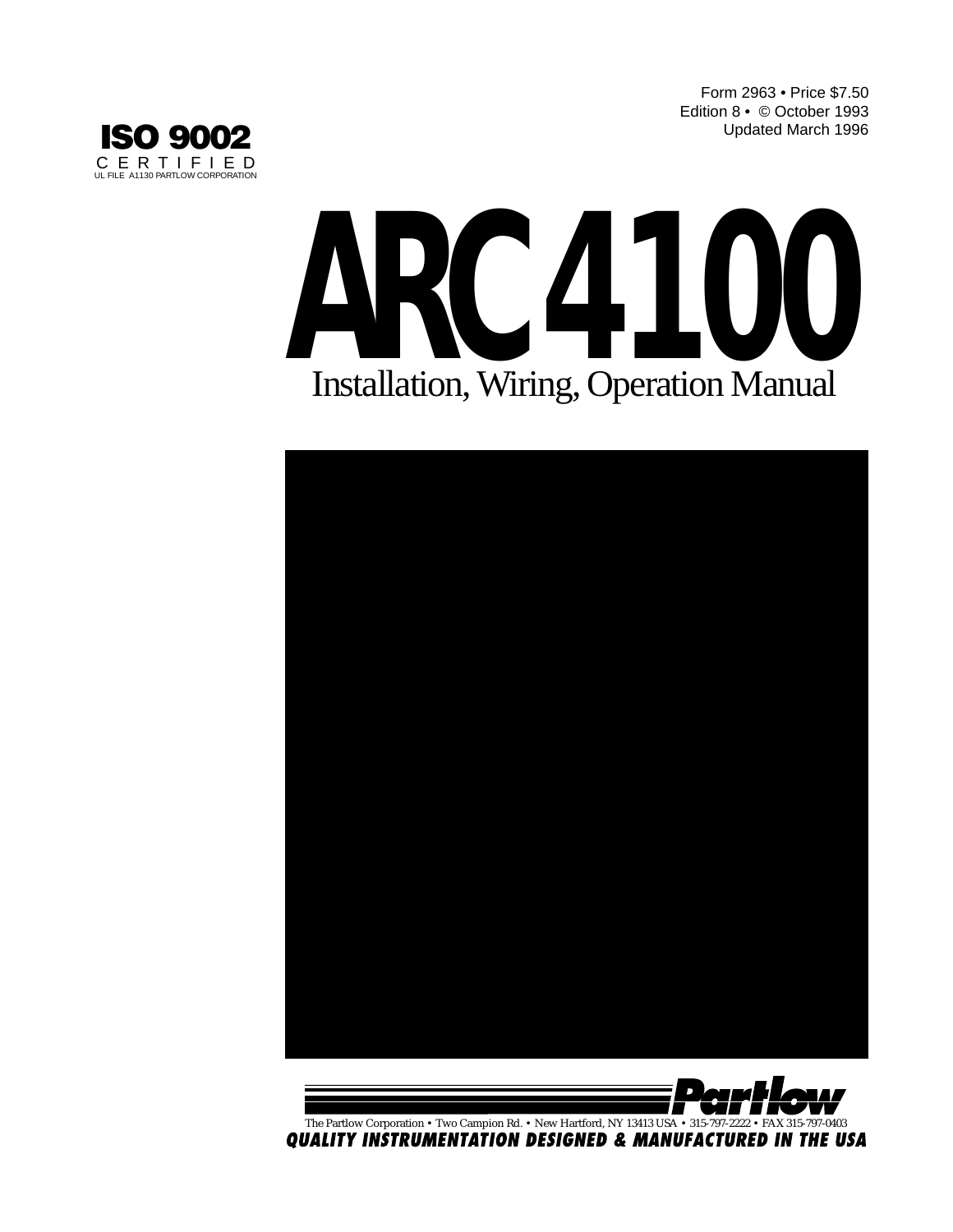# PAGE<sub>2</sub>

 nformation in this installation, wiring, and operation manual is subject to change without notice. One manual is providedwith each instrument at the time of shipment. Extra copies are available at the price published on the front cover. **I**

Copyright © October 1993, The Partlow Corporation, all rights reserved. No part of this publication may be reproduced, transmitted, transcribed or stored in a retrieval system, or translated into any language in any form by any means without the written permission of the Partlow Corporation.

This the the Eighth Edition of the ARC 4100 Recording Controller Manual. It was written and produced entirely on a desk-top-publishing system. Disk versions are available by written request to the Partlow Advertising and Publications Department.

We are glad you decided to open this manual. It is written so that you can take full advantage of the features of your new ARC 4100 analog chart recording controller.

# NOTE

It is strongly recommended that Partlow equipped applications incorporate a high or low limit protective device which will shut down the equipment at a preset process condition in order to preclude possible damage to property or products.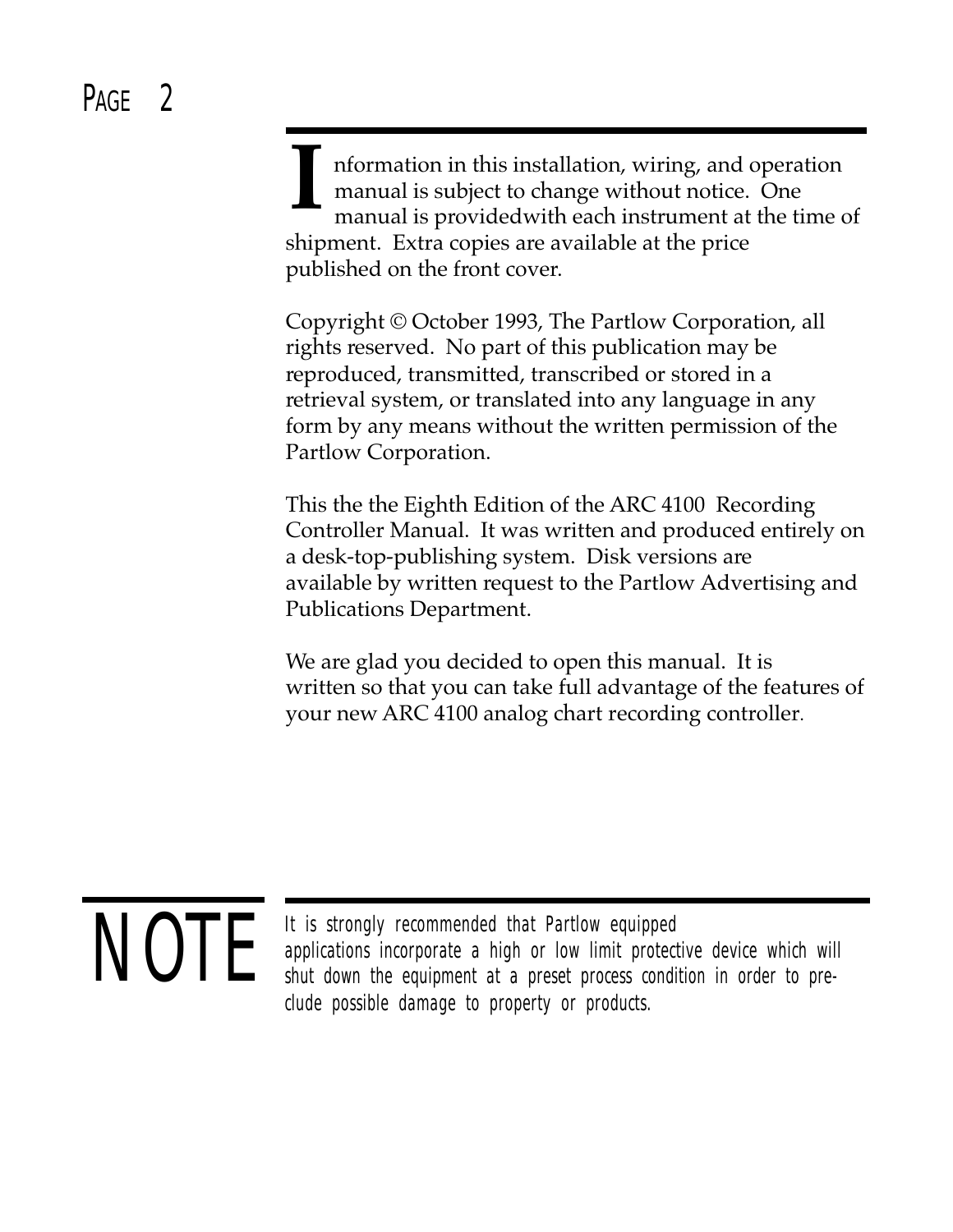### Table of Contents

| SECTION 1 - GENERAL<br>1.1 Product Description                                                                                                                            | Page Number<br>5                         |
|---------------------------------------------------------------------------------------------------------------------------------------------------------------------------|------------------------------------------|
| SECTION 2 - INSTALLATION & WIRING<br>2.1 Installation and wiring<br>2.2 Unpacking<br>2.3 Location<br>2.4 Mounting<br>2.5 Preparation for Wiring<br>2.6 Wiring Connections | 8<br>8<br>8<br>8<br>10<br>10             |
| SECTION 3 -<br>TUNING & ALARM ADJUSTMENTS<br>3.1 Tuning and Alarm Adjustments<br>3.2 Alarm Adjustments                                                                    | 18<br>19                                 |
| SECTION 4 - SERVICE<br>4.1 Service<br>4.2 Calibration<br>4.3 Field Range Change                                                                                           | 22<br>23<br>28                           |
| APPENDICES<br>A - Board Layouts and Jumper Positioning<br>A-1 - Recorder Board<br>A-2 - Controller Board<br><b>B</b> - Order Matrix<br>C - Specifications<br>Warranty     | 30<br>31<br>33<br>35<br>Inside back page |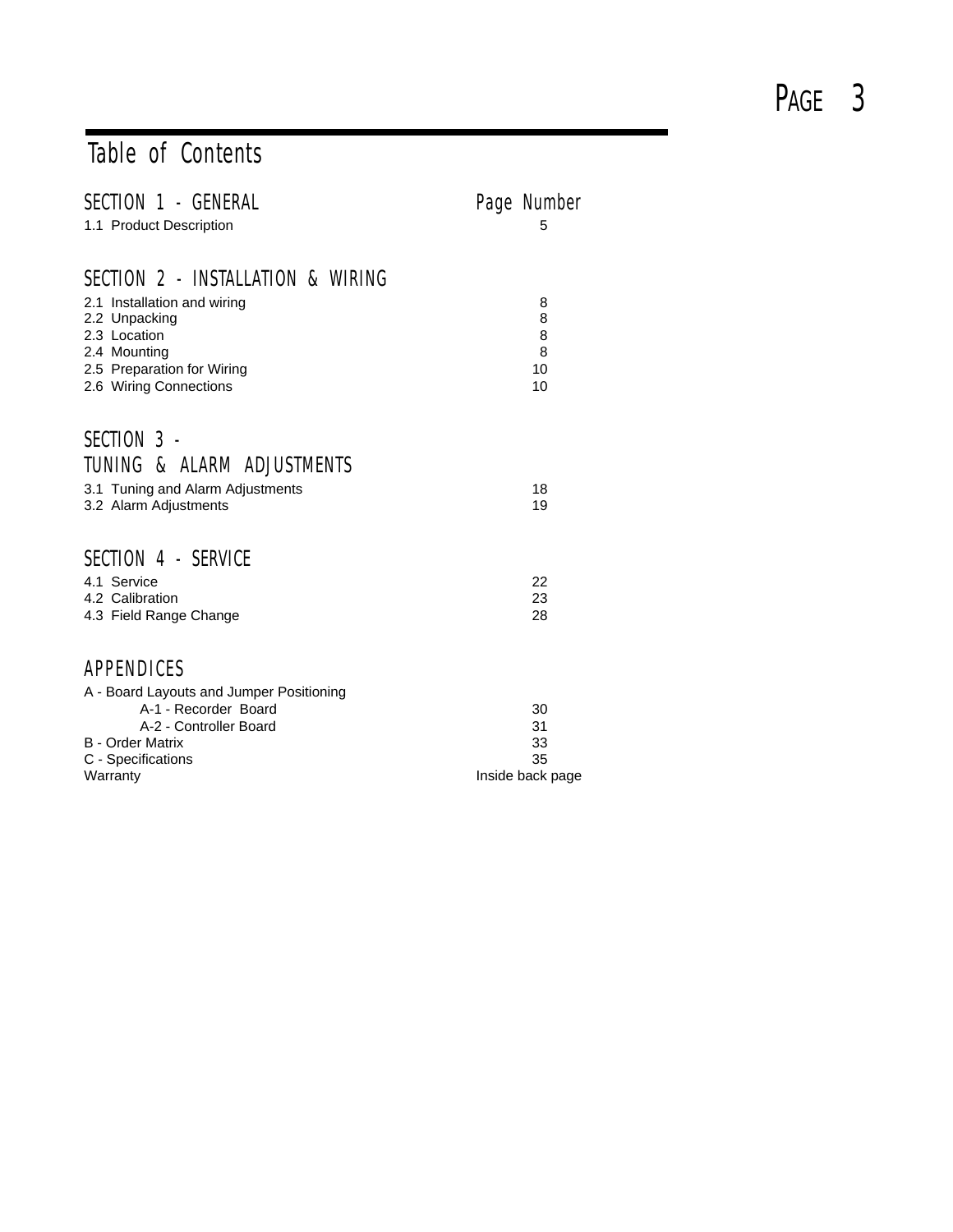### FIGURES & TABLES

| Figure 1-1  | Front Panel Display & Thumbwheel Station             | 6  |
|-------------|------------------------------------------------------|----|
| Figure 1-2  | Recording Controller Display & Thumbwheel Adjustment | 7  |
| Figure 2-1  | <b>Installation View &amp; Dimensions</b>            | 9  |
| Figure 2-2  | 115 and 230 Wiring Hookup                            | 11 |
| Figure 2-3A | Installaion for 115VAC Signal Wiring To Rectifier    | 12 |
| Figure 2-3  | Input Power & Signal Connections Layout              | 12 |
| Figure 2-4  | Thermocouple Process Input                           | 13 |
| Figure 2-5  | RTD Process Input                                    | 13 |
| Figure 2-6  | Volt, Millivolt & Milliamp Process Input             | 14 |
| Figure 2-6A | Milliamp Process Input with Power Supply             | 14 |
| Figure 2-7  | Remote Output Input                                  | 15 |
| Figure 2-8  | <b>Relay Output Connections</b>                      | 15 |
| Figure 2-9  | <b>SSR Driver Output Connections</b>                 | 16 |
| Figure 2-10 | <b>Current Output Connections</b>                    | 17 |
| Figure 3-1  | <b>Process Alarm Actuation</b>                       | 20 |
| Figure 3-2  | Deviation Alarm Actuation                            | 20 |
| Figure 3-3  | Deviation Band Alarm Actuation                       | 21 |
| Figure 4-1  | <b>Changing Pens</b>                                 | 22 |
| Figure 4-2  | Recorder PWA Layout for Calibration                  | 27 |
| Figure 4-3  | Controller PWA Layout for Calibration                | 27 |
| Figure 4-4  | Range Change Procedure                               | 28 |
| Table 4-1   | Troubleshooting Guide                                | 28 |
|             |                                                      |    |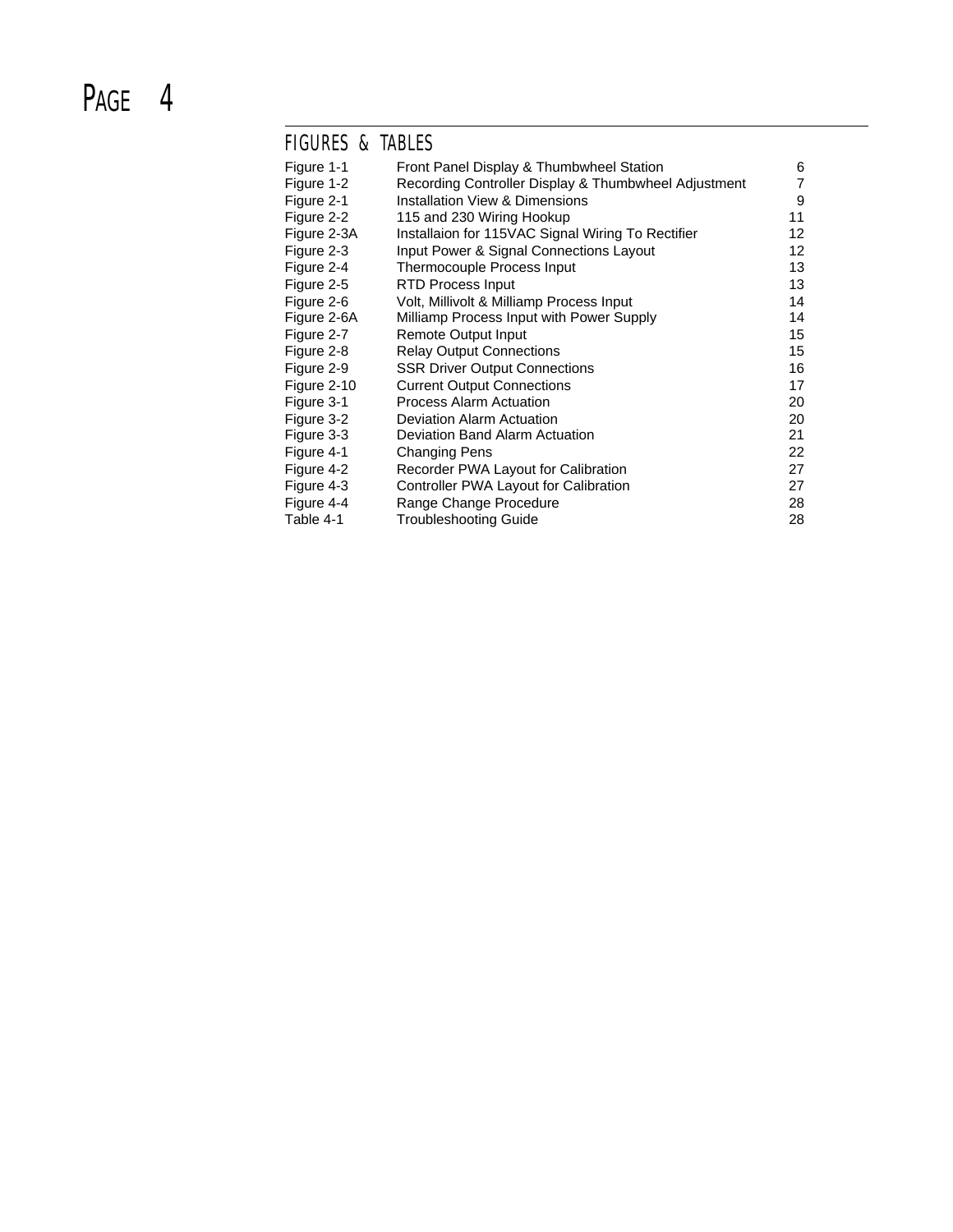### Product Description 1.1

#### 1.1.1 GENERAL

The unit is a circular chart recording instrument capable of measuring, recording, and controlling up to two process variables from a variety of inputs. Applications include temperature (degrees F and C), pressure, relative humidity, pH level, electrical measurement, flow and others.

Instrument capabilities such as recording, controlling functions, alarm settings, and other parameters are selected from the order matrix and are factory implemented.

The process input for each pen is configured, at the factory, per order matrix model selection and directly connects to either thermocouple, RTD, mVDC, VDC, or mADC inputs. Most changes to input type are easily accomplished in the field. However, an input change from thermocouple to RTD on units with Recorder PWA's at revisions before Rev D should be done only after consulting with factory. Inputs are factory calibrated and will require re-calibration if changed in any way. Thermocouple cold junction compensation is performed automatically by the instrument.

The instrument can operate with either 115VAC or 230VAC line voltage at 50 or 60Hz. The voltage and frequency are selected when ordering. The 230VAC line voltage option includes soldered jumpers to allow the electronics to be configured to 115VAC line voltage when necessary. **The chart drive is not switchable**, and must be changed whenever the line voltage or frequency is changed.

The instrument is housed in a durable enclosure suitable for panel or surface mounting.

#### 1.1.2 RECORDING

The unit incorporates a 10 inch circular chart. One box of standard charts is provided with each instrument. Charts are available in a wide selection of zero based, non-zero based, reverse, and dual scale ranges. The instrument can be provided with one or two pens. Pen 1 is red and Pen 2 is green. Pens are of the disposable fiber-tip type. Changes in pens, as well as charts, are quickly and easily accomplished.

#### **Displays & Status Indicators**

Setpoint is selected/observed using a 3 or 4 - digit pushbutton thumbwheel potentiometer. Two LED indicators are provided :

| <b>INDICATOR</b> | <b>COLOR</b> | <b>DESCRIPTION</b> |
|------------------|--------------|--------------------|
| OUT1             | Red          | Output 1 status    |
| OUT <sub>2</sub> | Yellow       | Output 2 status    |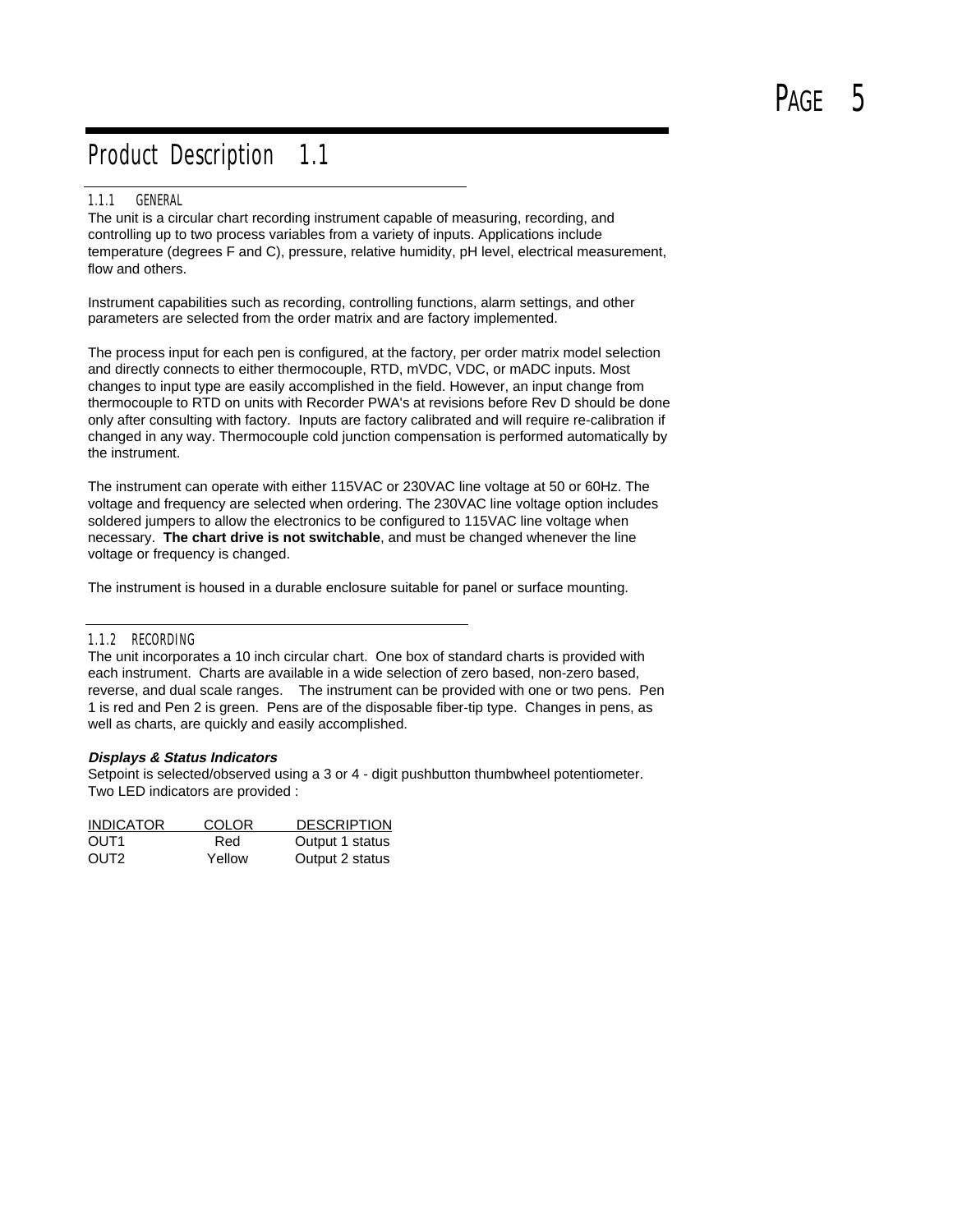# PAGF<sub>6</sub>

### 1.1.3 SETPOINT/STATUS INDICATORS

Each recording controller is provided with either a remote or local setpoint capability. If a local setpoint is desired, the following selections are available:

- Three digit positive only thumbwheel
- Three digit positive and negative thumbwheel
- Four digit positive only thumbwheel

The thumbwheel provided in the upper right corner is for Pen 1 and the thumbwheel provided in the lower right corner is for Pen 2. The status indicators provided depend upon the specific pen function, e.g. alarm only, high limit, on-off controller relay, on-off controller SSR driver, time proportioning relay, time proportioning SSR driver or 4 to 20mA. A detail of the status indicators is shown in Figure 1-2. Status indication is provided for Pen 1 Output 1, Pen 1 Output 2, Pen 2 Output 1, Pen 2 Output 2.

Pen 1 and Pen 2 Output status indicators are Red LED's. Pen 1 and Pen 2 Second output orAlarm indicators are Yellow LED's.



& DISPLAY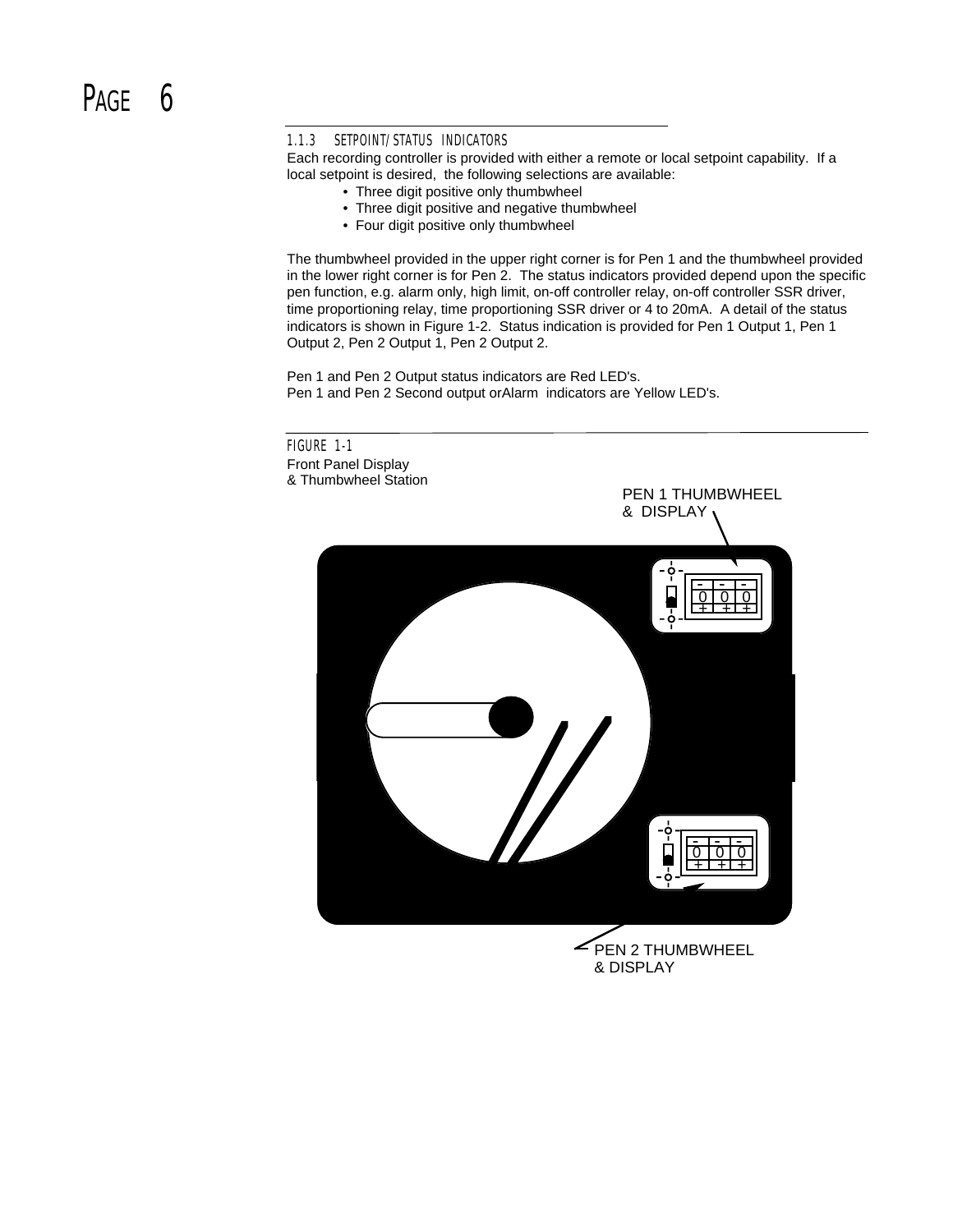# PAGF<sub>7</sub>

### 1.1.4 CONTROL

The Recording Controller is available with single and dual pen capability. Each pen is specified independently and can be provided with one of several control outputs as well as a second output for control or alarm conditions.

The instruments can be ordered as either high limit, on-off, time proportioning, or current proportioning. Proportioning units include full PID (Proportional, Integral, and Derivative) capability.

Remote setpoint capability can be provided for either Pen 1 or Pen 2 setpoint in lieu of local setpoint. The remote setpoint may be either 4 to 20mA, 1 to 5 volts or a potentiometer.

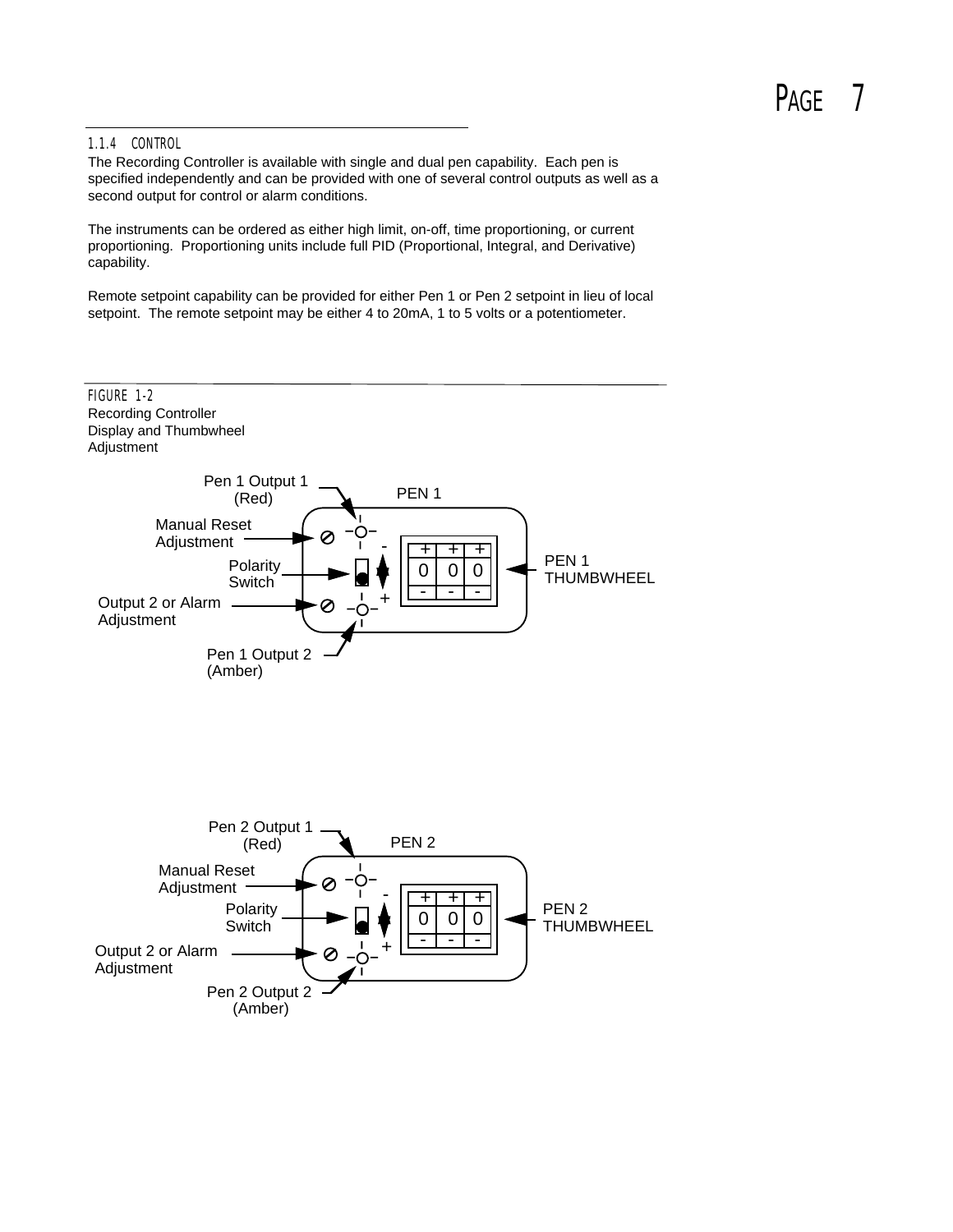### Installation & Wiring 2.1

At shipment from the factory the instrument has been configured to accept input(s) as specified. AC power input is as specified in the model number; 115VAC or 230VAC. Verify the AC power input provided with the instrument prior to proceeding with installation.

Read these instructions carefully before proceeding with installation and operation. Electrical code requirements and safety standards should be observed. Installation should be performed by qualified personnel.

Installation of the Instrument includes:

- \* Unpacking
- \* Location
- \* Mounting
- \* Preparation for Wiring
- \* Wiring Connections

### Unpacking 2.2

Remove the instrument from the carton and inspect it for any damage due to shipment. If any damage is noticed due to transit, report and file a claim with the carrier. Write the model number and serial number of the instrument on the front cover of this Operation Manual for future reference when corresponding with the factory.

### Location 2.3

Locate the instrument away from excessive moisture, oil, dust, and vibration. Do not subject the instrument to operating temperatures outside of 0 to 55° C. (0 to 131°F)

### Mounting 2.4

Figure 2-1 shows installation view and physical dimensions for the panel mounted instrument.

The panel that the instrument will be mounted in must provide rigid support for the approximately 20 pound Instrument. Adjacent Recorders or Recording Controllers may be mounted within a minimum of 2 inches horizontally and 3 inches vertically, providing that proper panel support is supplied.

PANEL MOUNTING HARDWARE REQUIRED: ( Not provided with instrument) (4) 9/32" x 2" bolts w/nuts (4) appropriate lockwashers

The location of the instrument is important and should be located in an area void of excessive moisture, vibration, oil, and dust. The instrument should also be located in an ambient temperature of 0 to 55° C (32 to 131° F).

For panel mounting, cut the panel hole to the dimensions shown in Figure 2-1 (page 9). If the rear of the panel is accessible for wiring after installation, mount the instrument in the panel by opening the hinged cover and fastening the instrument to the panel through the mounting holes located in the case flange. If the rear of the panel is not accessible, the instrument must be wired first. In this case, see wiring instructions.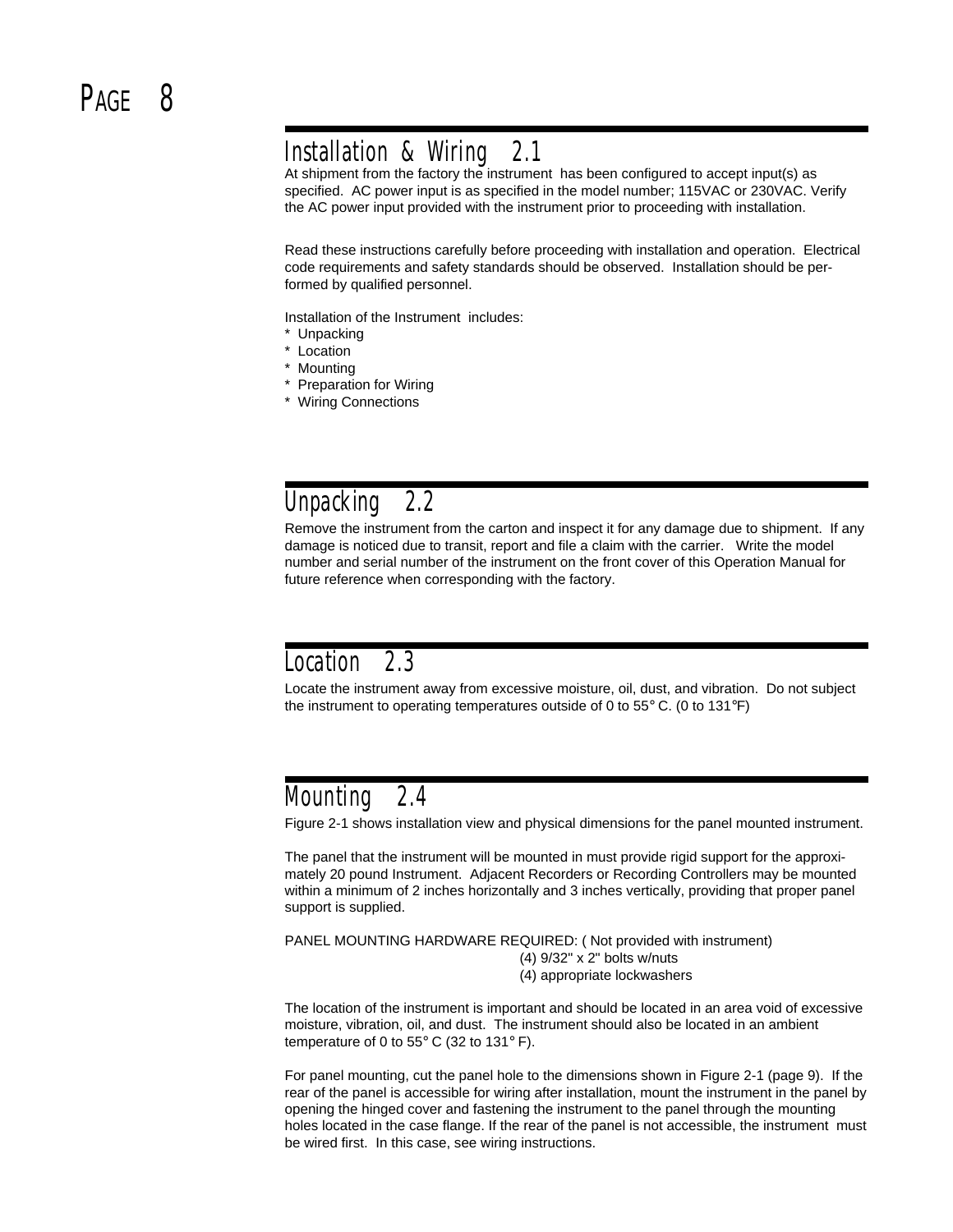For surface mounting, install the brackets ordered separately to the sides of the instrument case and mount to the surface.

### FIGURE 2-1



2.5<sup>+</sup> 
$$
\rightarrow
$$
  $\rightarrow$   $\rightarrow$   $\rightarrow$   $\rightarrow$   $\rightarrow$   $\rightarrow$   $\rightarrow$   $\rightarrow$   $\rightarrow$   $\rightarrow$   $\rightarrow$   $\rightarrow$   $\rightarrow$   $\rightarrow$   $\rightarrow$   $\rightarrow$   $\rightarrow$   $\rightarrow$   $\rightarrow$   $\rightarrow$   $\rightarrow$   $\rightarrow$   $\rightarrow$   $\rightarrow$   $\rightarrow$   $\rightarrow$   $\rightarrow$   $\rightarrow$   $\rightarrow$   $\rightarrow$   $\rightarrow$   $\rightarrow$   $\rightarrow$   $\rightarrow$   $\rightarrow$   $\rightarrow$   $\rightarrow$   $\rightarrow$   $\rightarrow$   $\rightarrow$   $\rightarrow$   $\rightarrow$   $\rightarrow$   $\rightarrow$   $\rightarrow$   $\rightarrow$   $\rightarrow$   $\rightarrow$   $\rightarrow$   $\rightarrow$   $\rightarrow$   $\rightarrow$   $\rightarrow$   $\rightarrow$   $\rightarrow$   $\rightarrow$   $\rightarrow$   $\rightarrow$   $\rightarrow$   $\rightarrow$   $\rightarrow$   $\rightarrow$   $\rightarrow$   $\rightarrow$   $\rightarrow$   $\rightarrow$   $\rightarrow$   $\rightarrow$   $\rightarrow$   $\rightarrow$   $\rightarrow$   $\rightarrow$   $\rightarrow$   $\rightarrow$   $\rightarrow$   $\rightarrow$   $\rightarrow$   $\rightarrow$   $\rightarrow$   $\rightarrow$   $\rightarrow$   $\rightarrow$   $\rightarrow$   $\rightarrow$   $\rightarrow$   $\rightarrow$   $\rightarrow$   $\rightarrow$   $\rightarrow$   $\rightarrow$   $\rightarrow$   $\rightarrow$   $\rightarrow$   $\rightarrow$   $\rightarrow$   $\rightarrow$   $\rightarrow$   $\rightarrow$   $\rightarrow$   $\rightarrow$   $\rightarrow$   $\rightarrow$   $\rightarrow$   $\rightarrow$   $\rightarrow$   $\rightarrow$   $\rightarrow$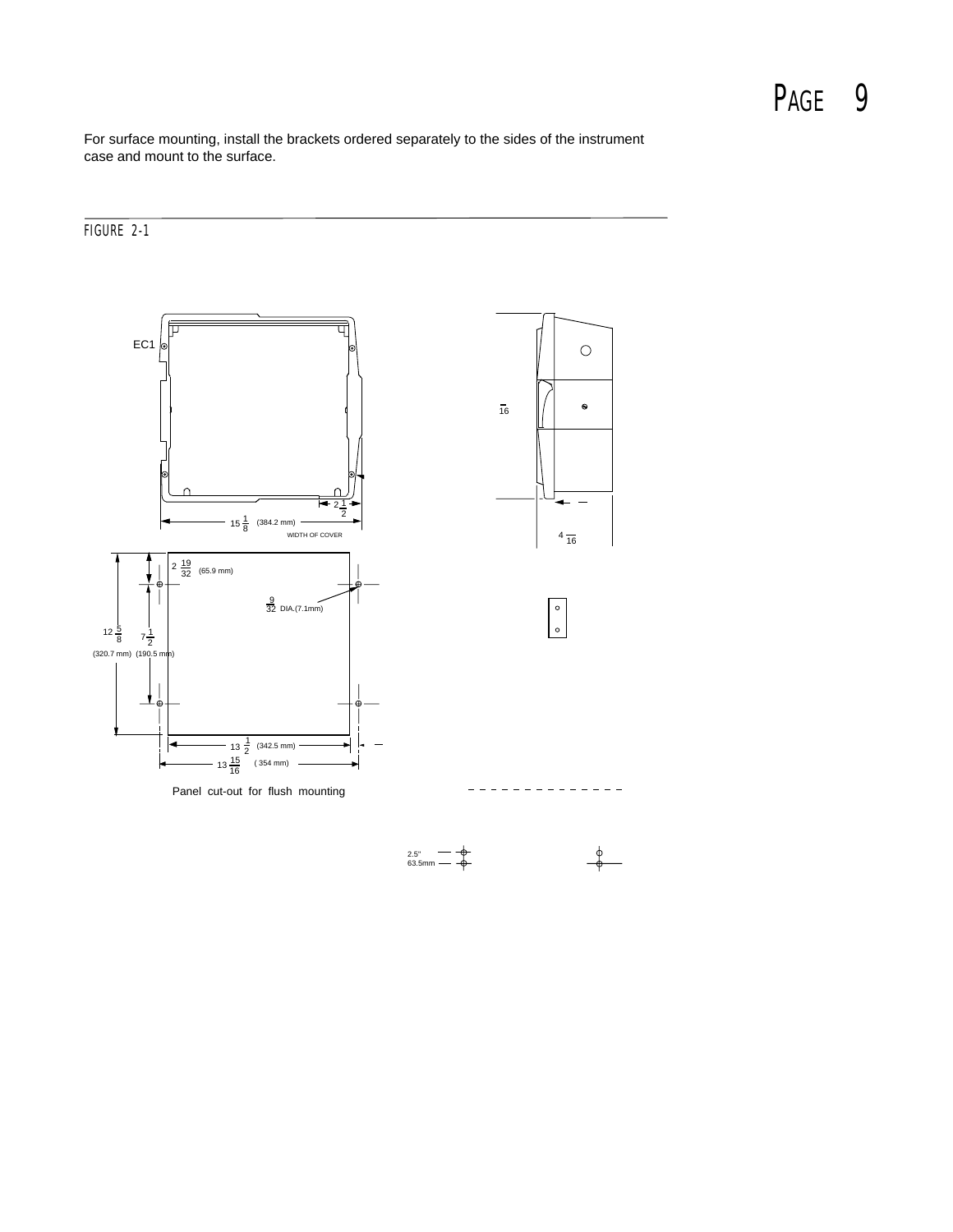### Preparation for Wiring 2.5

This section is divided into two parts: Wiring Guidelines, and Sensor Placement. Please review this completely before proceeding with wiring of instrument.

**The wiring guidelines contained in the following paragraphs must be followed to ensure the best possible performance of the instrument. Please review this section carefully before proceeding.**

### 2.5.1 WIRING GUIDELINES

#### 2.5.1.1 AC POWER WIRING

Clean AC power is required to ensure a proper installation. To be classified "clean" the following must be met:

#### Earth Ground

 Earth ground must be attached to the instrument's chassis. To verify that it is earth ground being attached, make a resistance check from instrument chassis to the nearest metal water pipe or proven earth ground. This reading should not exceed 1000 ohms.

#### 2.5.1.2 WIRE ISOLATION

3 conduit openings, EC1, EC2, and EC3 are provided so wiring can be divided into separated catagories.

- \* Analog input or output (i.e. thermocouple, RTD, VDC, mVDC or mADC)
- \* SPDT Relay or SSR driver outputs
- \* AC power

The only wires that should be run together are those of the same category. Each of these must be isolated from each other .

2.5.2 SENSOR PLACEMENT (Thermocouple or RTD) Thermocouple lead resistance should not exceed 300 ohms. If this is exceeded, instrument accuracy could be affected.

Two wire RTD's should be used only for lead lengths less than 10 feet.

If the temperature probe is to be subjected to corrosive or abrasive conditions, it should be protected by the appropriate thermowell. The probe should be positioned to reflect true process temperature:

> In liquid media - the most agitated area. In air - the best circulated area.

### Wiring Connections 2.6

All wiring connections are typically made to the instrument with it installed. Terminal connections should be made via terminal blocks with captive wire clamps, two 12 gauge wires maximum.

Use the wiring connections, Figure 2-3 (page 12), for planning all wiring installation. The layout in Figure 2-3 shows the general location and orientation of all terminal blocks. Terminal blocks are designated TB1 thru TB6. Figure 2-3 shows details for the various possible input connections. Paragraph 2.6.2 provides descriptive detail for AC power connections. Paragraph 2.6.3 details all input connections, and paragraph 2.6.4 provides wiring connection details for all outputs.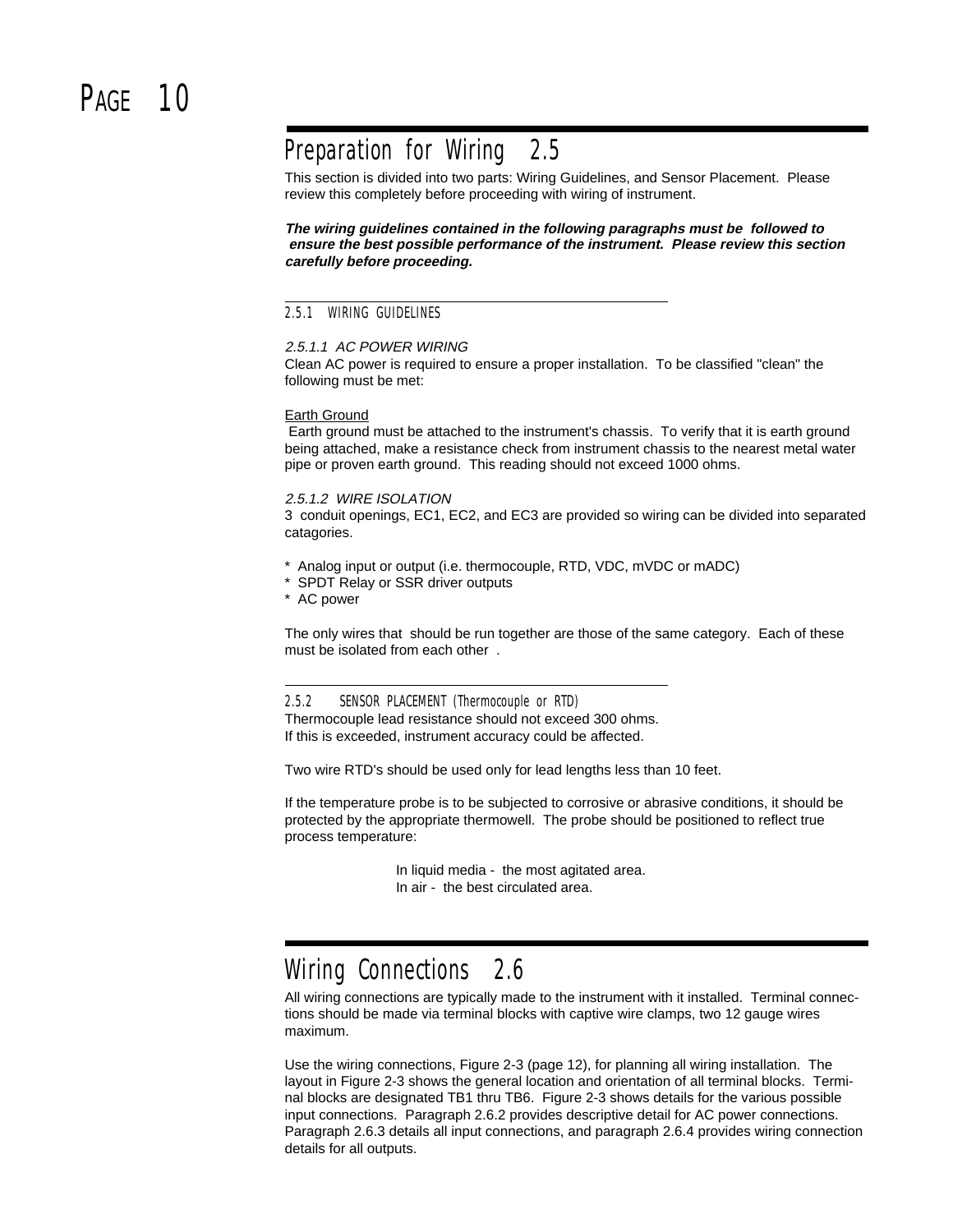#### 2.6.1 ELECTRICAL CONDUIT OPENINGS

Figure 2-1 shows the location of all electrical conduit openings that are provided on the instruments. These openings are labeled EC1 thru EC3. It is recommended that wiring enter the instrument through the conduit openings provided as follows:

- EC1 AC power
- EC2 Analog input and mAdc outputs
- EC3 SPDT relay or SSR driver outputs

Following these recommendations will help ensure proper operation . Unused conduit openings should be sealed if exposed to the environment.

#### 2.6.2 AC POWER WIRING CONNECTIONS

**Avoid electrical shock. AC power wiring must not be connected at the source distribution panel until all wiring connection procedures are completed.**

Consult the model code and the wiring label for the appropriate line voltage for the unit.

**Instruments specified with 230VAC power input, as specified in model number, are provided with a soldered jumper which allows configuration back to 115VAC. Verify soldered jumper configuration before proceeding with AC power wiring (see Fig. 4-4). Also ensure correct AC chart drive motor is installed (line voltage is stamped on motor.**

### CONNECT AC WIRING AS FOLLOWS:

- 1. Run AC power cable through the EC1 conduit opening as shown in Figure 2-1 (page 9).
- 2. Connect AC hot and neutral to terminals 1 and 2 respectively of TB1 as shown in Figure 2-2 (below).
- 3. Connect Earth Ground to the instrument ground screw as shown in Figure 2-3 (page 12).
- 4. If Event Pen option is present, connect the 115VAC power through the EC1 conduit opening as shown in Figure 2-1 (page 9) and as labeled in Figure 2-3A (page 12). **Note: regardless of which line voltage supply used for instrument supply, event pen operating voltage is 115 VAC only.**

 The event pen marks the circular chart on the outside edge of the paper. The pen movement is short but a distinct difference can be seen between the On and Off cycles of the pen. Typical event pen usage is for indication of an alarm condition.



Note: Customer supplied disconnect and fuse (3 amps)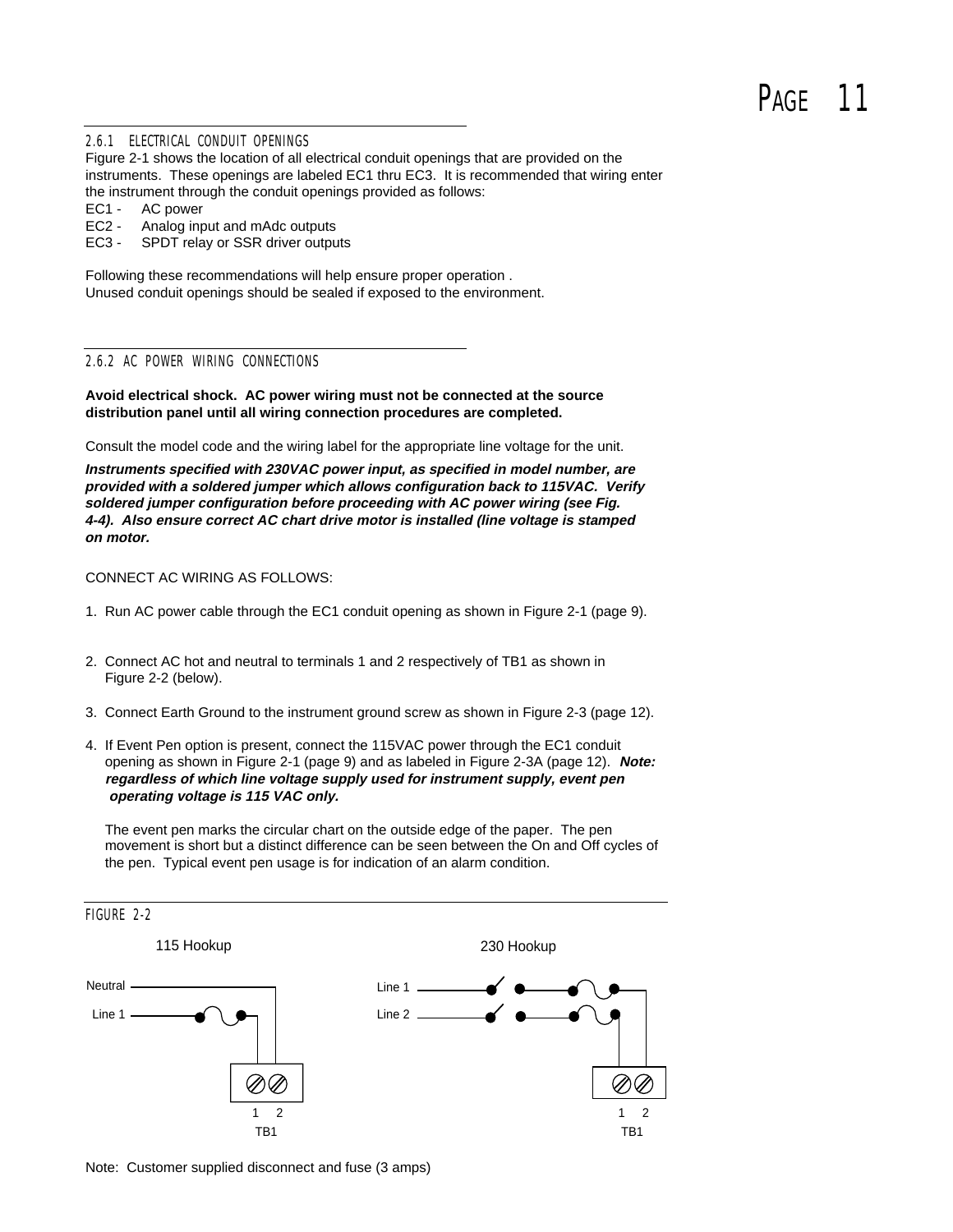### FIGURE 2-3A





FIGURE 2-3



Recorder PWA - Pen 1

J7, J6 - AC Power to chart drive motor J5, J4 - AC Ground for chassis and chart drive

Recorder PWA - Pen 2

J7, J6 - AC Line Voltage (not used) J5, J4 - AC Ground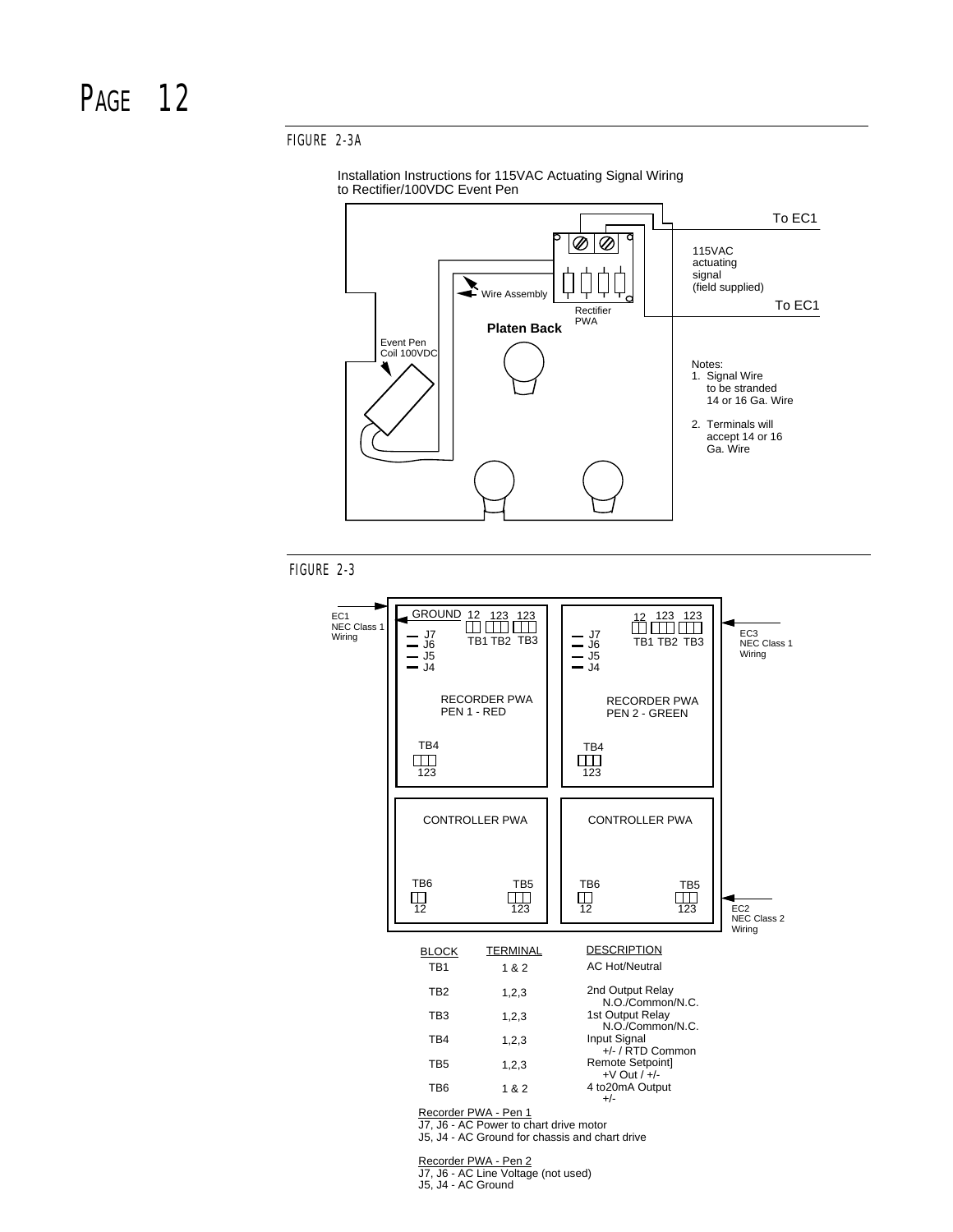# PAGF<sub>13</sub>

### 2.6.3 INPUT CONNECTIONS

Wiring connection for instrument inputs are by input type as described in the following paragraphs. Each instrument is factory shipped ready to accept input(s) specified.

Process input type for each pen can be changed. For Rev. D printed circuit boards and above refer to Appendix A for jumper selection. For printed circuit boards below Rev D. consult the factory before making changes to input types.



#### 2.6.3.1 THERMOCOUPLE PROCESS INPUT

Make thermocouple connections as shown in Figure 2-4. Use TB4 of the respective recorder board for Pen 1 or Pen 2. Connect the positive leg of the thermocouple to terminal 1, and the negative to terminal 2. For industrial environments with comparitively high electrical noise levels, shielded thermocouples and extension wire is recommended. The shield thermocouple should be grounded at one, preferably at the source end.



### 2.6.3.2 RTD PROCESS INPUT

Make RTD connections as shown in Figure 2-5. Use TB4 of the respective recorder board for Pen 1 or Pen 2. Connections are shown for 3 wire and 2 wire RTD's. If a three wire device is used, install the common wires to terminals 2 and 3. If a two wire device is used, install a jumper between terminals 2 and 3.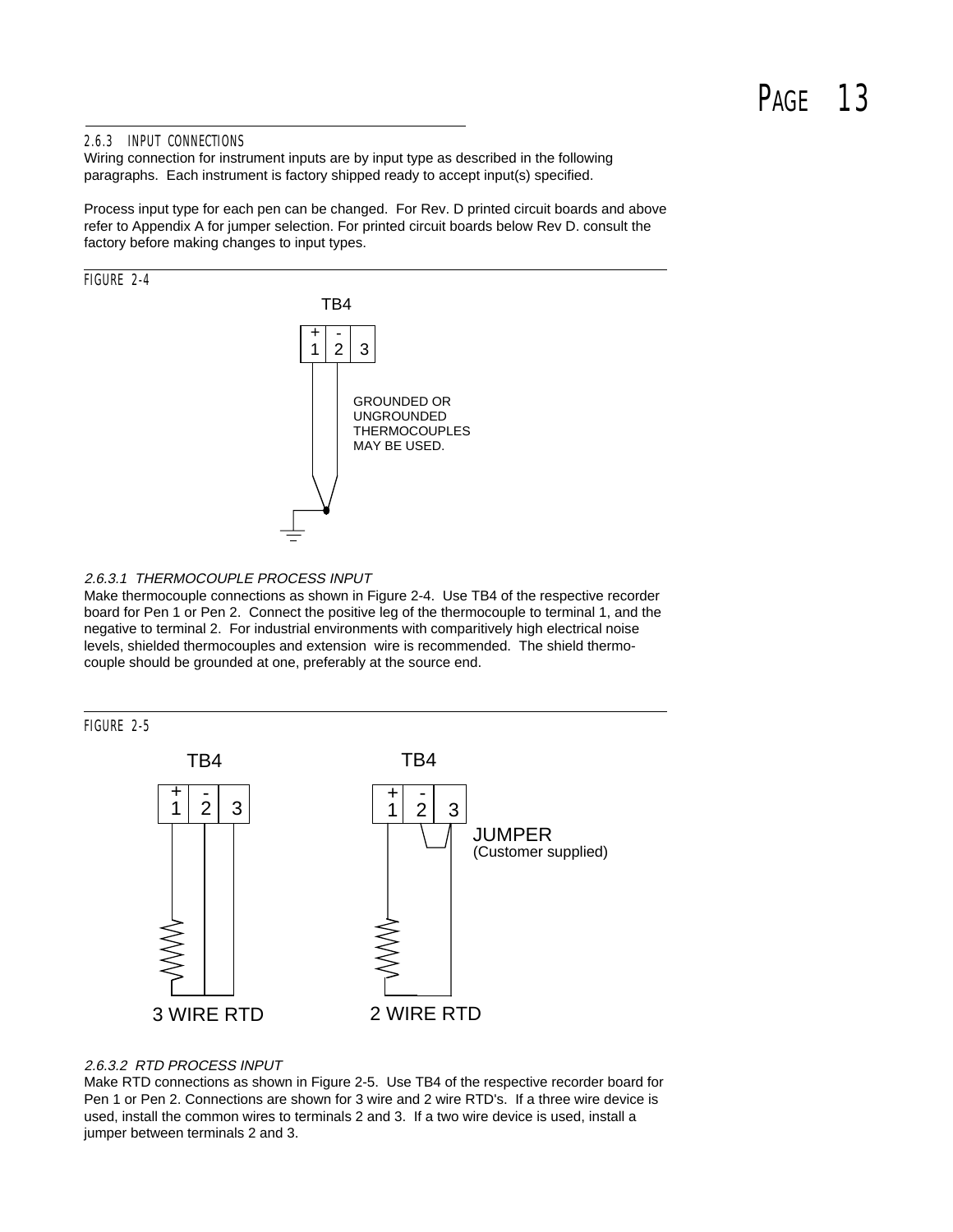### PAGF<sub>14</sub>

FIGURE 2-6



#### 2.6.3.3 VOLT/MILLIVOLT PROCESS INPUT

Make volt or millivolt connections as shown in Figure 2-6. Use TB4 of respective recorder board for Pen 1 or Pen 2.Terminal 1 is positive and terminal 2 is negative.

#### 2.6.3.4 MILLIAMP PROCESS INPUT

Make milliamp connections as shown in Figure 2-6. Use TB4 of respective recorder board for Pen 1 or Pen 2. Milliamp input will have an internal 249 ohm shunt resistor jumper selected at the factory . Milliamp input is configured for 1 to 5VDC input. Terminal 1 is positive and terminal 2 is negative.

FIGURE 2-6A



Make connections as shown when a transmitter power supply is used.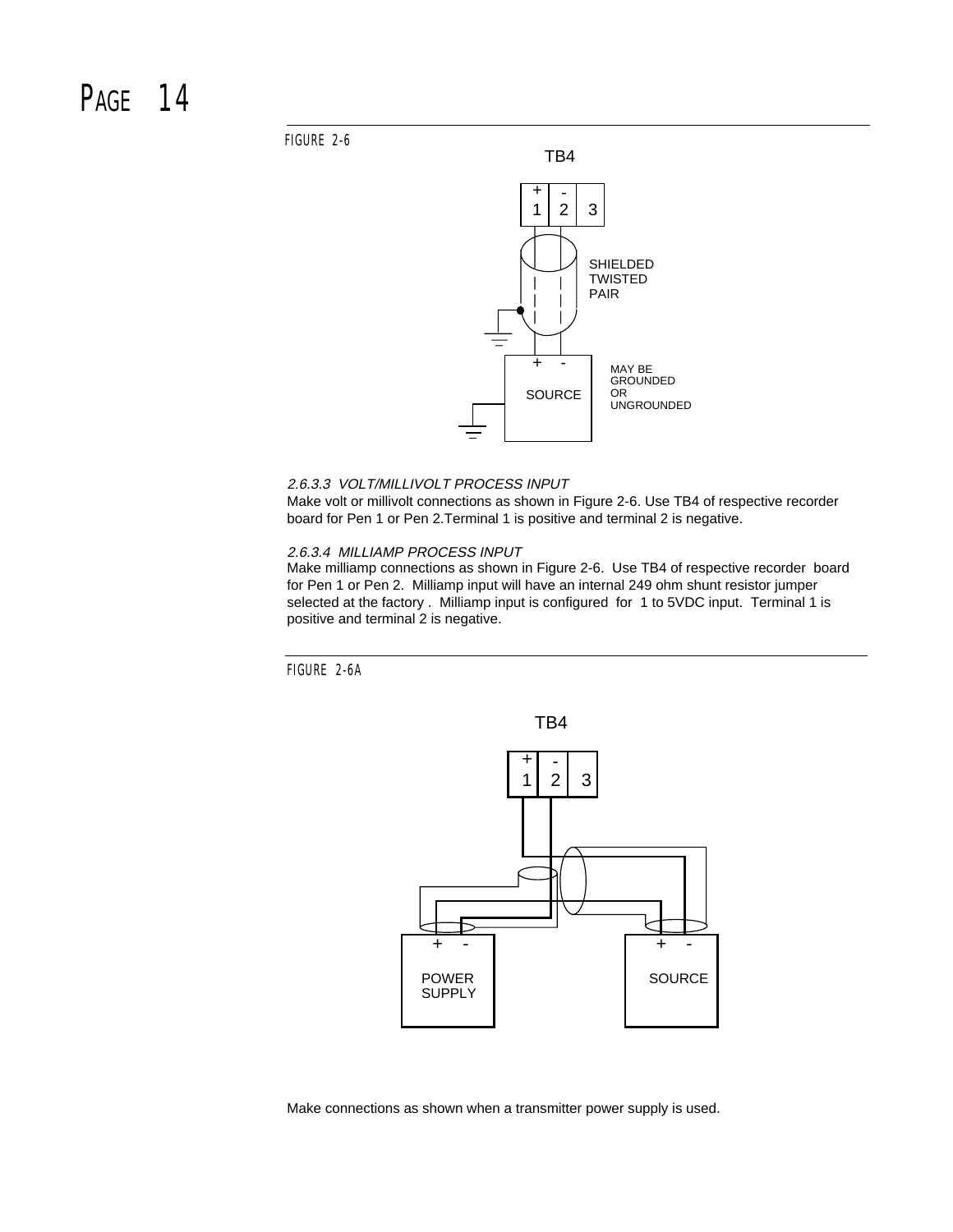### FIGURE 2-7



Terminal 1 is 5VDC, Terminal 2 is the input, and Terminal 3 is ground.

### 2.6.3.5 REMOTE SETPOINT INPUT

If Remote Setpoint capability has been specified, make connections as shown in Figure 2-7. The remote setpoint input is setup as 1 to 5VDC input. Use TB5 of the respective controller board for Pen 1 or Pen 2. Connect the positive lead to terminal 2 and the negative lead to terminal 3.

### 2.6.4 OUTPUT CONNECTIONS

Output connections may be either of the following or a combination there of: SPDT relays, SSR drivers, or 4 to 20mADC. Either of these output configurations may be selected independently for each pen.

FIGURE 2-8



Note 1 Customer selected fuse should be sized for controlled load. Maximum fused ratings 5 amp 115VAC resistive load or 2.5 amp 250VAC.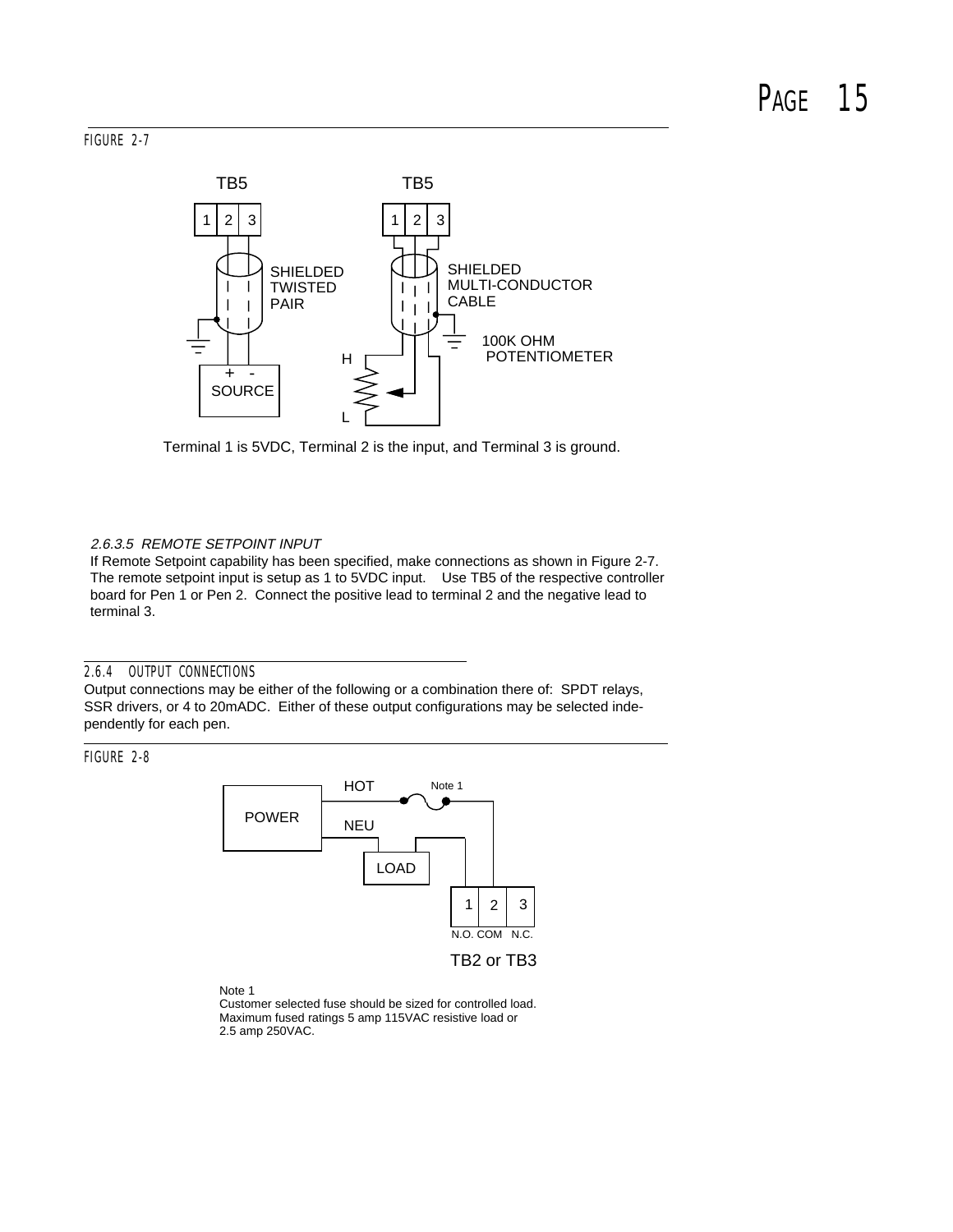FIGURE 2-9



2.6.4.1 SPDT RELAY AND SSR DRIVER OUTPUTS Connections are made to relays as shown in Figure 2-8. Connections are made to SSR drivers as shown in Figure 2-9.

Terminal connections are made using TB3 of the respective recorder board for the First Output Relay or SSR Driver and TB2 of the respective recorder board for the Second Output Relay or SSR Driver. Terminal 1 is N.O., terminal 2 is Common, and terminal 3 is N.C. for both TB2 and TB3 for Relay Outputs.

The Normally Open ( N.O. ) contacts of the relays should be used for control outputs to ensure that the outputs are OFF when power is removed from the instrument. Control outputs are jumper configurable for reverse or direct action for heating and cooling applications respectively.

Terminal 1 is positive and terminal 2 is negative for both TB2 and TB3 for SSR Driver Outputs. Terminal 3 of TB2 and TB3 is not used with SSR Driver Outputs. (ie. loads that are smaller than 5 watts in power consumption).

For high impedence loads (i.e. Neon lamp) it may be necessary to remove snubber network (R68 thru R72 on PWA 046-155-XX) otherwise output will be continuously activated even though relay is off and LED is extinguished. See Page 22 for resistor location.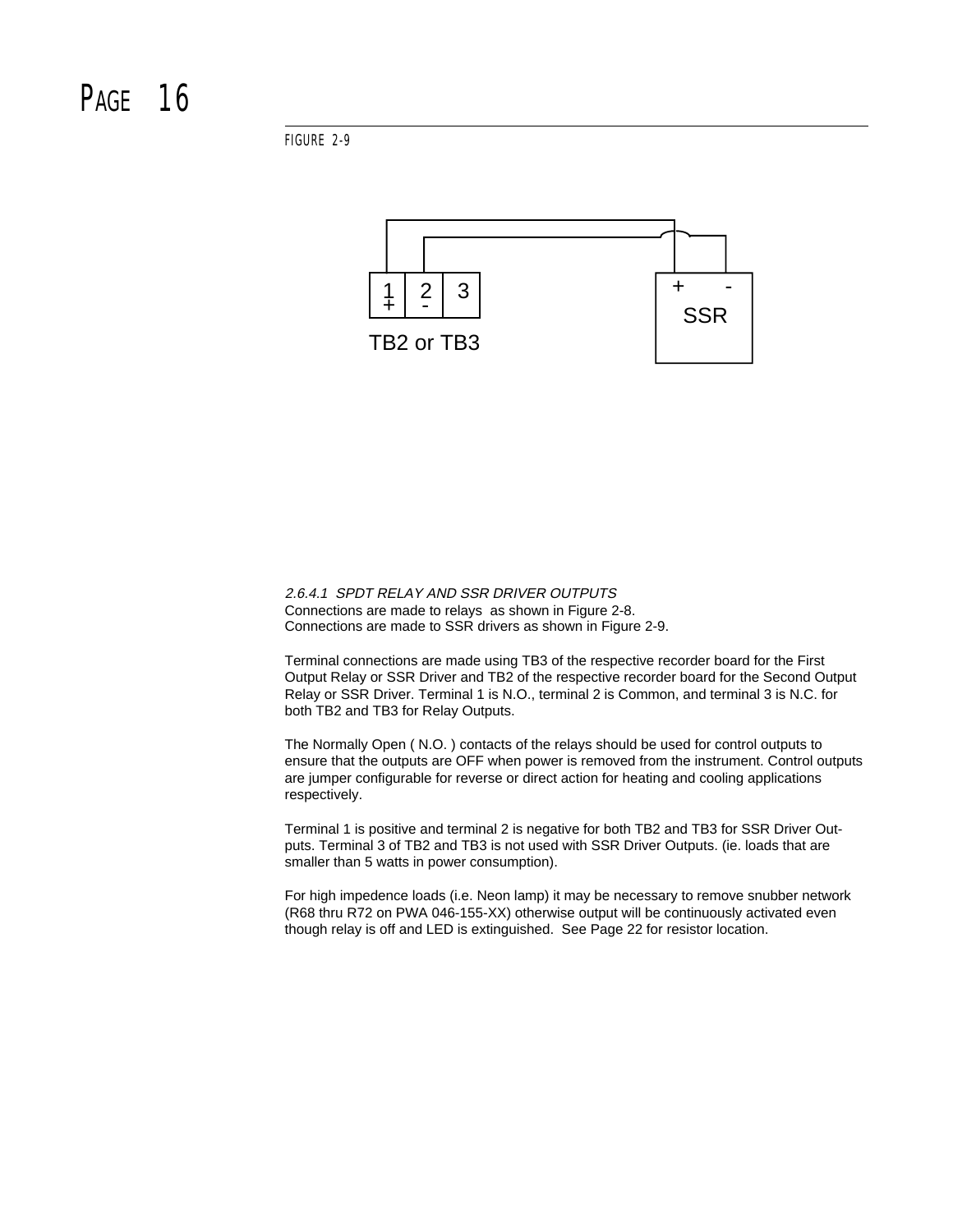### FIGURE 2-10



### 2.6.4.2 CURRENT OUTPUTS

Connections are made to current outputs as shown in Figure 2-10. Current output is 4 to 20mADC.

Terminal connections are made using TB6 of the respective controller board for one or two Pen instruments.

Connect positive lead (+) to terminal 1 and the negative lead (-) to terminal 2. Current outputs will drive into 450 ohms maximum load.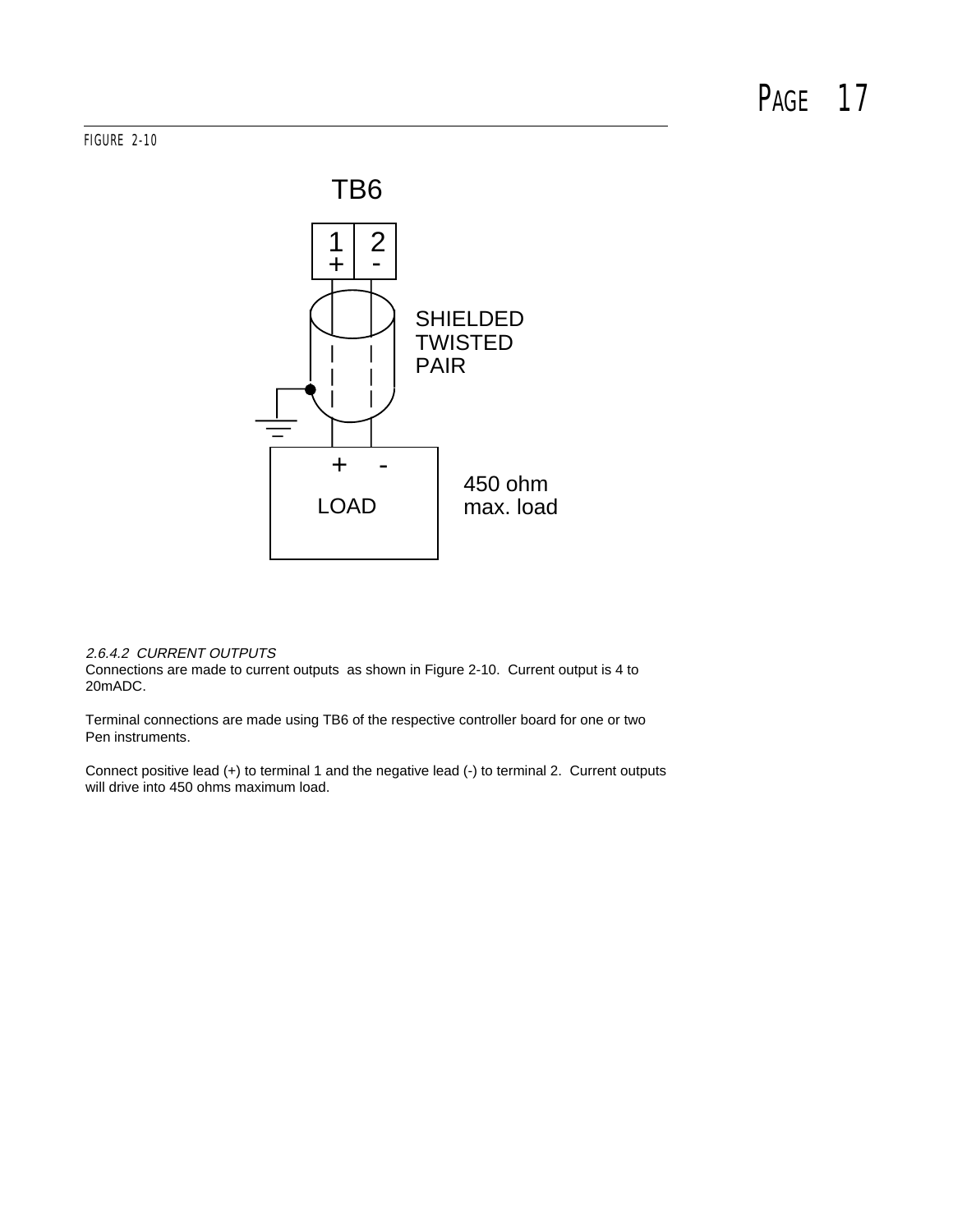### Tuning and Alarm Adjustments 3.1

The Recording Controller can be ordered providing proportional control. This type of control is provided with Proportional (P), Integral (I, auto reset), and Derivative (D, rate) control responses. Partlow defines the PID parameters as follows:

| P(Proportional) | <b>Proportional Band</b> |
|-----------------|--------------------------|
| I(Intergral)    | <b>Automatic Reset</b>   |
| D(Derivative)   | Rate                     |

The above PID parameters are jumper selectable.

Manual Reset is provided for use in lieu of, or in conjuction with Automatic Reset, and a Cycle Time selection is provided for use in Time Proportioning control applications. All are jumper selectable. These parameters are discussed in the following paragraphs.

#### 3.1.1 PROPORTIONAL BAND

The Proportional Band adjustment is made in terms of percentage. This parameter defines the band over which the control output will function. Proportional Band Adjustment is jumper selectable and is factory set at 5%. Refer to Appendix A-2 (page 31).

This control response defines the controller Gain. The Gain is defined as the amount of change in output for a given change in input. The higher the controller gain, the larger the control output will be. The proportional Band in % is the mathematical inverse of the Gain, i.e. Gain = 1/Proportional Band %. The larger the proportional band is, the smaller the Gain. The smaller the proportional band the larger the Gain. For proper control of the process, the controller gain must be set to match the gain of the process, i.e. High Process Gain requires Low Controller Gain (Wide Proportional Band), and Low Process Gain requires High Controller Gain (Narrow Proportional Band).

#### 3.1.2 AUTOMATIC RESET

Automatic Reset or Integral action response adjustments are made in terms of repeats per minute. This can be defined as the number of times a change in the control output, due to the proportional action, will be repeated in one minute. Automatic Reset is jumper selectable and is factory set at 0 repeats per minute. Refer to Appendix A-2 (page 31). Before using Automatic Reset it is advisable to first zero Manual Reset.

### 3.1.3 MANUAL RESET

The Manual Reset parameter is adjusted in terms of span (%). This adjustment will shift the proportional band by  $\pm$  the Manual Reset value. This allows for compensation of the offset between the process value and the setpoint, after the process has settled out. Manual Reset will provide  $\pm$  50% of the span and is factory set near midpoint (0%). This is adjustable at the setstation.

#### 3.1.4 RATE

Rate or Derivative action is adjusted in terms of minutes. The Rate time is defined as the time the output from a PD (proportional band + derivative) controller will lead the output from a P (proportional band ) only controller when both experience the same input change. Rate action is applied to the process input, not the setpoint. Rate is a dynamic parameter and is adjusted to the time constants and lags in the process. Rate should affect the control output only when the process itself changes. Rate is jumper selectable and is factory set at 0 minutes. Refer to Appendix A-2 (page 31).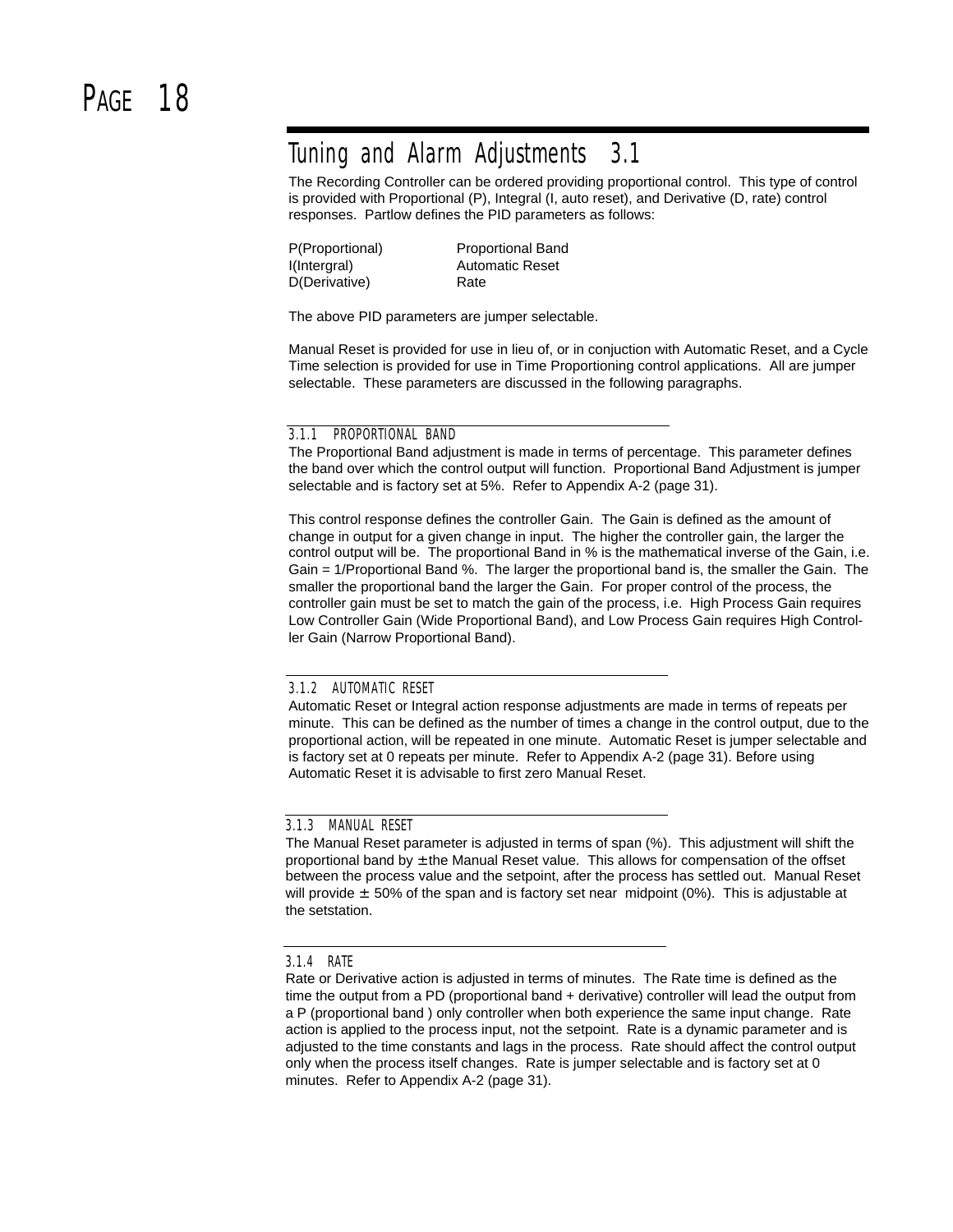# P<sub>AGE</sub> 19

### 3.1.5 CYCLE TIME

Controllers used in Time Proportioning applications require a Cycle Time adjustment in addition to the PID responses. Cycle Time can be defined as the time duration or period of oscillation of the relay or SSR driver output. Cycle Time is selectable in terms of seconds and is factory set at 10 seconds. Refer to Appendix A-2 (page 31).

### 3.1.6 DIRECT/REVERSE CONTROL ACTION

Each control output is jumper selectable for direct or reverse action. Direct acting proportional control provides an increasing output as the process value increases. Reverse acting control provides a decreasing output as the process value increases. In On/Off control, Reverse action turns the output "ON" when the process goes below setpoint. Direct action turns the output "OFF" when the process goes below setpoint. The current output, first relay output, and LED output are jumper selectable and are factory selected for reverse action. The second output is jumper selectable and must be configured in the field. Refer to Appendix A-2 (page 31).

### 3.1.7 ON - OFF CONTROL

On - Off operation can be field "jumper configured" for either or both Output 1 or Ouput 2. Instruments with 1st and 2nd output configuration can be field "jumper configured" for Direct/Direct, Direct/Reverse, Reverse/Direct, or Reverse/Reverse control applications. Refer to Appendix A-2 (Page 31) for jumper selection.

### Alarm Adjustments 3.2

THE ALARM OUTPUT MUST BE CONFIGURED IN THE FIELD. Refer to Figure A-2 (page 31) and Table on botton of page 32.

### 3.2.1 PROCESS ALARM

The Process Alarm is adjustable from 0 to 100% of span. This type of alarm remains fixed and does not track the process control setpoint. Clockwise adjustment of pot on front platen (see Fig 1-2) increases the actuation point. There are two ways to adjust the Process Alarm Actuation point. One method is via a simulator input (ie. millivolt source, decade box or current generator), a second method is via the Process Input.

Simulator Input Source (Use decade box for RTD controllers)

- 1. Remove power if applied to instrument being adjusted for alarm actuation.
- 2. Disconnect input from board being set up for alarm functions.
- 3. connect up appropriate input signal to terminal block 4 (TB4).
- 4. Apply power to instrument.
- 5. Adjust input source to align pen with the desired alarm actuation point.
- 6. Turn the front panel second output adjustment until alarm is actuated. Clockwise rotation will increase the actuation point.
- 7. Once alarm setting is set, return instrument to normal operation, ie remove power, re-connect original source, etc.
- 8. Re-supply power and test if possible process alarm in actual operation.

#### Process Input

- 1. Supply the process temperature to the recorder controller equal to the desired alarm actuation point.
- 2. Adjust the alarm setting for actuation at this point. Clockwise rotation increases the actuation point.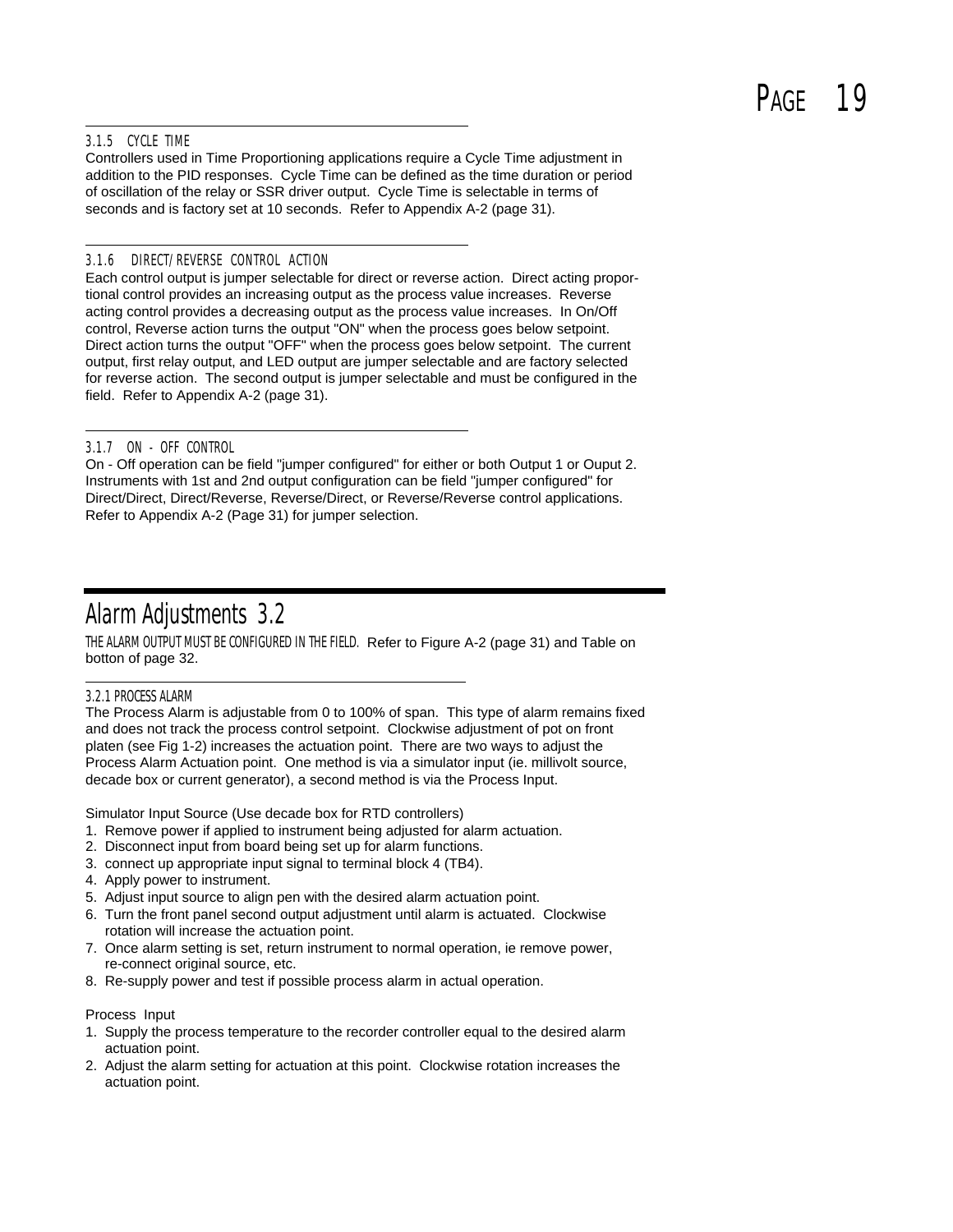FIGURE 3-1



#### 3.2.2 DEVIATION ALARM

The Deviation Alarm is adjustable  $\pm 25\%$  of span of setpoint and tracks the primary setpoint (retains relationship with the setpoint regardless of the latter's position). The second output must be configured in the field. Refer to Appendix A-2 (Page 31). Counterclockwise adjustment increases the actuation point, with the potentiometer midpoint actuating the alarm at setpoint.



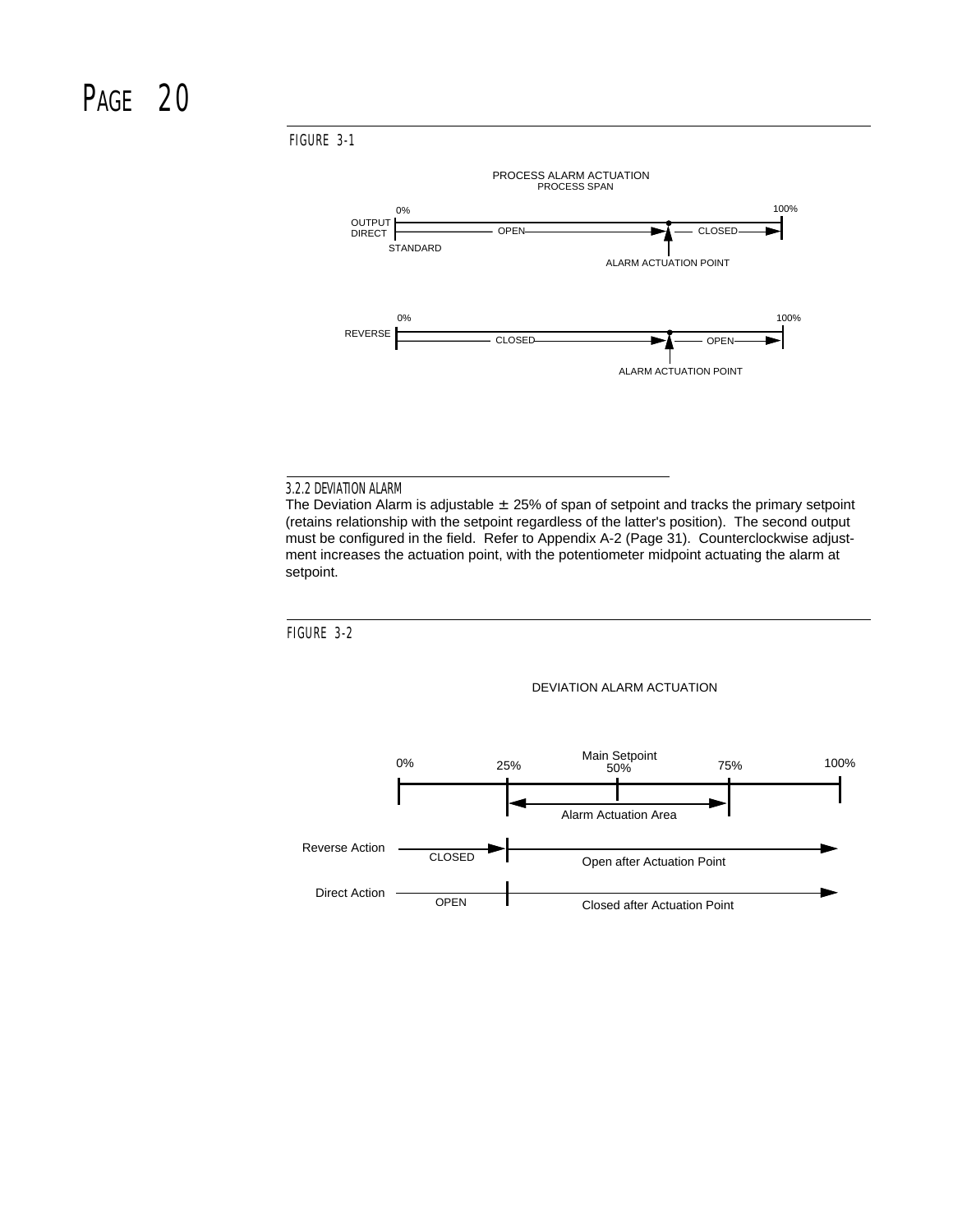### 3.2.3 DEVIATION BAND ALARM

The Deviation Band Alarm is adjustable  $\pm 25%$  of span from setpoint and tracks the primary setpoint similar to the Deviation Alarm. The second output must be configured in the field. Refer to Appendix A-2 (Page 31). Counterclockwise adjustment of Output 2 or Alarm potentiometer narrows the band width. Clockwise adjustment of Output 2 or Alarm potentiometer widens the band width.

FIGURE 3-3



#### EXAMPLES OF DEVIATION BAND ALARM ACTUATION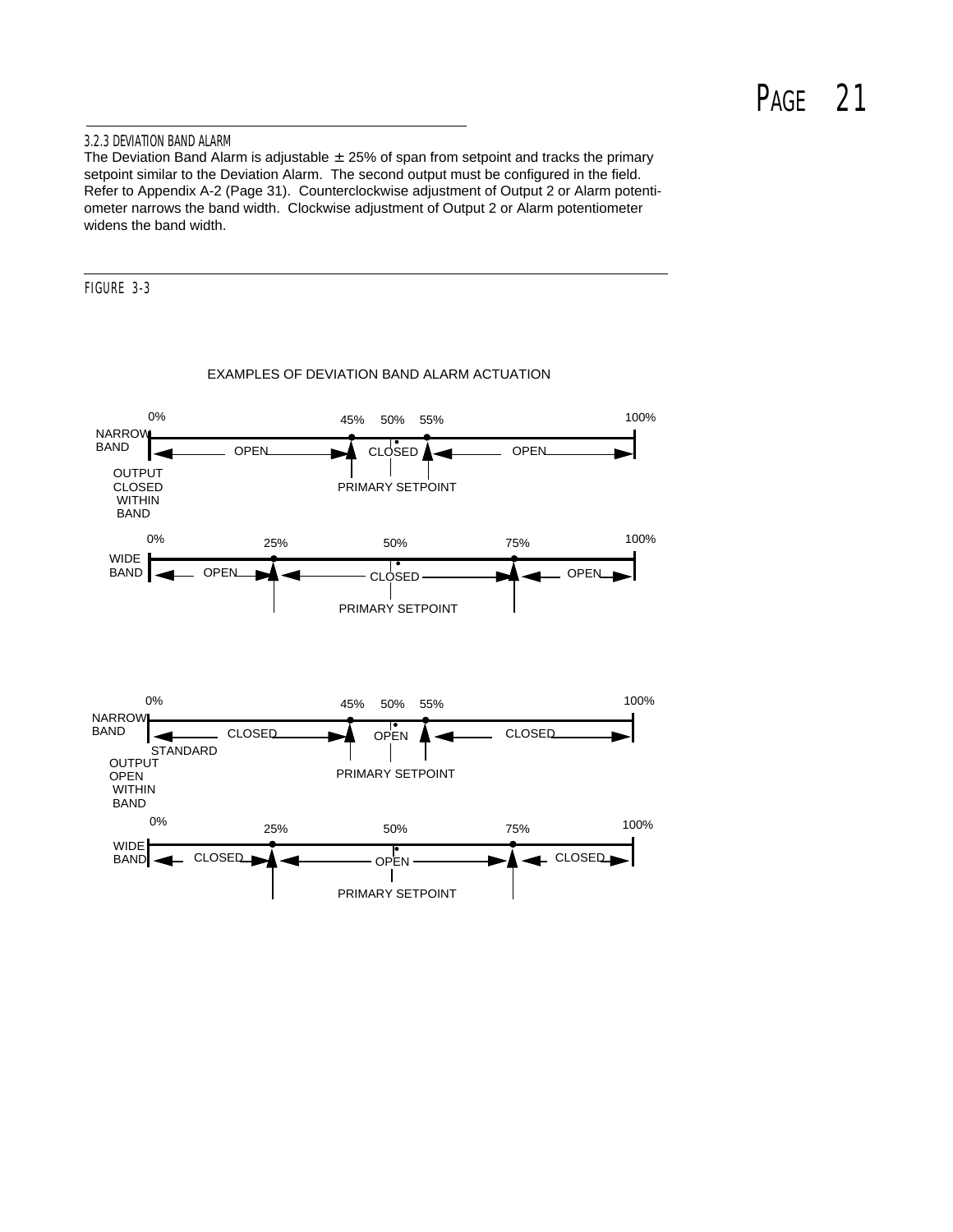### PAGF<sub>22</sub>

Service 4.1

4.1.1 CHANGING CHARTS

Chart changes may be done while in the normal operating mode.

- 1. Pens will be active and the chart will continue rotating.
- 2. Open the instrument door, unscrew the chart center hub, and swing the namestrip arm out of the way.
- 3. Gently lift the pens up and carefully remove the old chart. Do not apply too much upward force on the pen arms or they may bend out of shape or be damaged.
- 4. Install new chart. Lift pens up out of the way. Do not bend pen arms. Make sure that the current time on chart is lined up at the "current time setting" mark on the chart platen.
- 5. Place namestrip arm over chart and tighten chart center hub.
- 6. Close the instrument door and place the instrument in the desired mode.

### **CAUTION: Chart hub pin (Optional ) is sharp to perforate chart. Use caution in installing chart so fingers are not injured.**

### 4.1.2 CHANGING PENS

Open the instrument door. Refer to Figure 4-1 for pen changing procedure. This procedure is provided on a label on the instrument chart platen.

FIGURE 4-1



To install pen, slide pen into holder (1) and push down (2) as shown by arrows.



2  $\sim$  1

To remove pen for replacement, pull up at back end (1) and push out.

For five replacement pens order:

Green #60500401 Red #60500402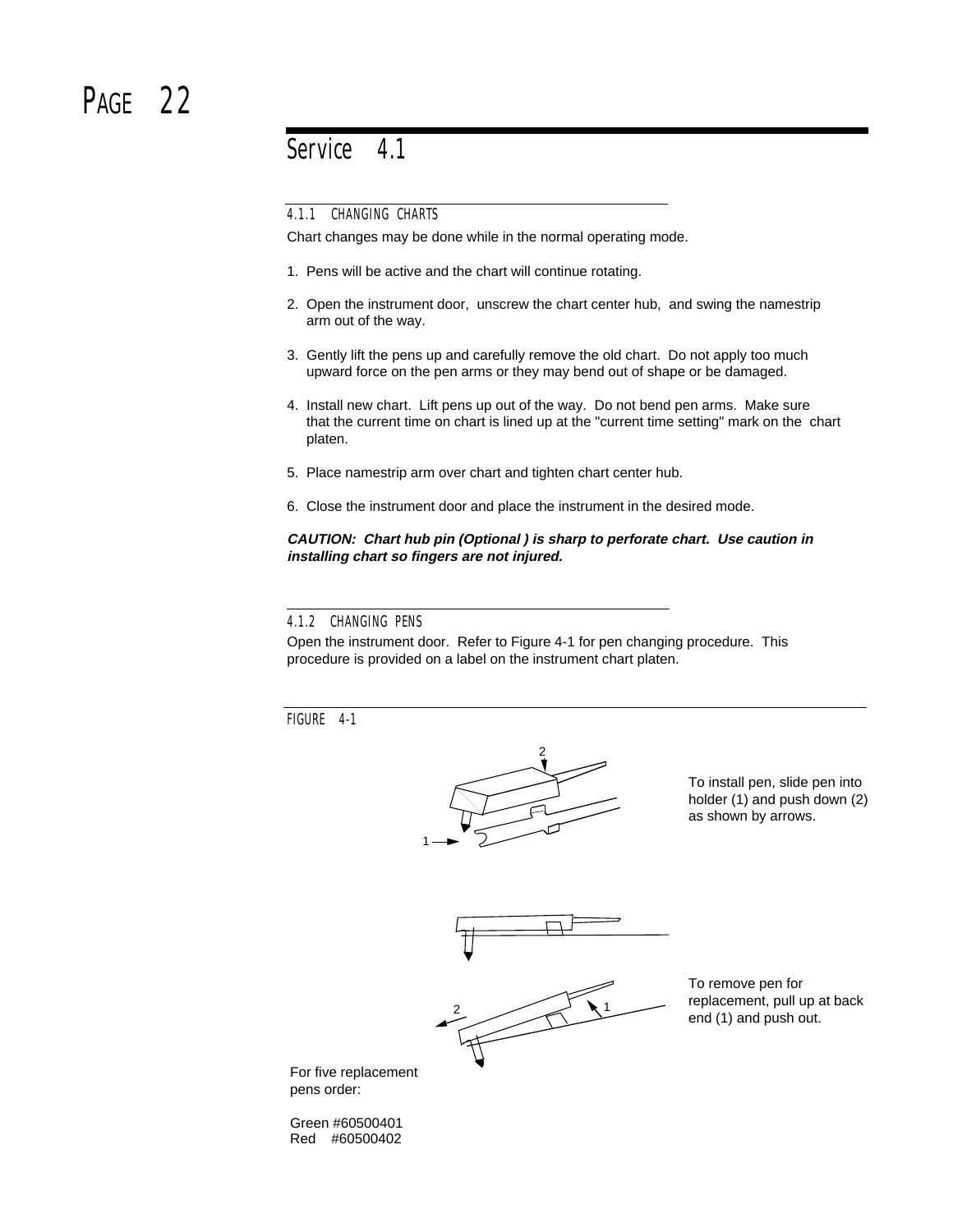### Calibration 4.2

Do not attempt any of these calibrations without the proper test equipment with specifications equal to or better than those listed.

### 4.2.1 The following pertains to thermocouple inputs only.

When simulating thermocouple inputs for calibration, the millivolt values must be compensated for the temperature of the cold junction, that is, the temperature at the terminal block on the Recorder board. The simplest and most accurate method of doing this is to use a compensated millivolt source or thermocouple simulator which does this automatically. In this case, no special or additional steps are required and the Calibration Check and Calibration Procedures can be followed as stated.

If a compensated source or thermocouple simulator is not available, a simple millivolt source can be used, but the millivolt values must be corrected to compensate for the ambient temperature at the terminal block.

Due to the sensitivity of the cold junction compensation sensor, you may experience problems performing calibration and obtaining repeatability when a millivolt source is used rather than a thermocouple simulator or compensated millivolt source. The unit's compensation sensor can be eliminated to facilitate calibration and provide repeatibility when a simple millivolt source is used. This may induce error, due to possible error in the compensation sensor (1 degree C max.), but this is probably no more than that due to the thermocouple used.

Refer to Figure 4-2 (page 27) for the location of the revision level of the Recorder bare boards, which is etched on the board.

Rev C and newer Recorder boards include a two-position jumper JU11, which selects normal compensation or a fixed cold junction temperature of  $32^{\circ}F$  (0°C). With this feature, the unit can be calibrated using the millivolt values directly form the thermocouple tables. After the calibration or check is complete, move JU11 back to the "normal" position.

On older boards, Rev A or Rev B, the compensation sensor can be eliminated, but not as easily, and the millivolt values must be adjusted. The following procedure simulates a cold junction temperature of  $0^{\circ}$  F (-17.8 $^{\circ}$ C), which is not the assumption used in the tables, and corrects the table value accordingly.

- 1. Temporarily connect a jumper (wire with eze-hooks on each end) from R38 to R48, as shown in Figure 4-2 (page 27).
- 2. Connect the millivolt source to the unit and calibrate per standard instructions using corrected millivolt values.

The corrected values are obtained by subtracting the millivolt value, for  $0^\circ$  F to the table value for the desired temperature for the proper thermocouple. In equation form:

CORRMV = TBLMV - (TBLZF)

Where: CORRMV is the corrected millivolt value. TBLMV is the millivolt value from the table. TBLZF is the millivolt value from the table for  $0^{\circ}$  F (-17.8 $^{\circ}$  C).

(Continued on next page)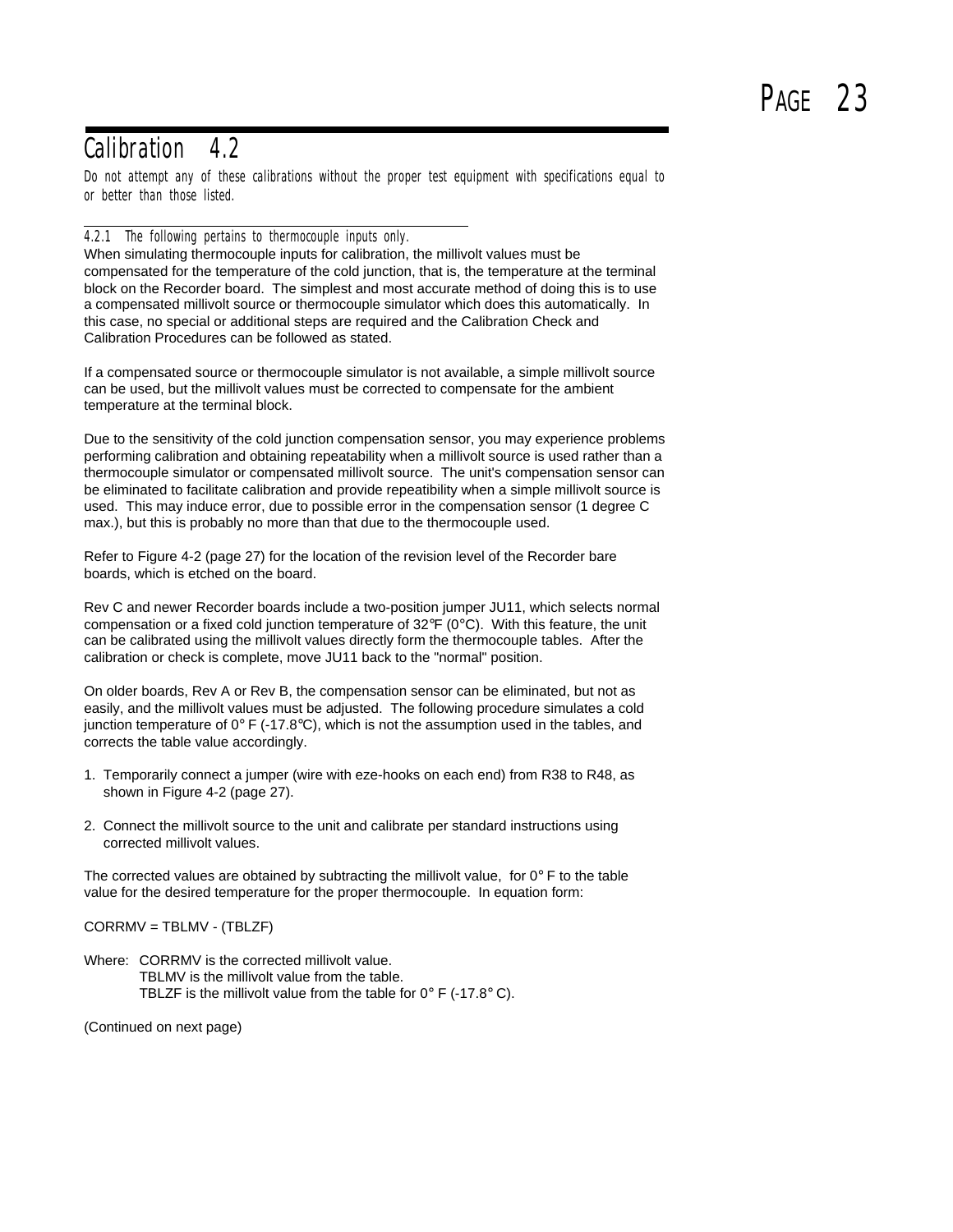# PAGF<sub>24</sub>

(Continued from page 23)

Example: For range 0 to 300F Type J

From the tables:  $0 F = -0.885$  mV

 $300 F = 7.947 mV$ 

| For $0 \text{ F}$ : | $CORRMV = -0.885 - (-0.885) = 0.000$ mV |
|---------------------|-----------------------------------------|
| For 300 $F$ :       | $CORRMV = 7.947 - (-0.885) = 8.832$ mV  |

Example: For range 0 to 300C Type K

|                       | From the tables: $0 F = -0.692$ mV<br>$0 C = 0.000$ mV<br>$300 C = 12.207$ mV |
|-----------------------|-------------------------------------------------------------------------------|
| For $0 \, \text{C}$ : | $CORRMV = 0.000 - (-0.692) = 0.692$ mV                                        |
| For 300 C:            | $CORRMV = 12.207 - (-0.692) = 12.899$ mV                                      |

3. After the calibration or check is complete, disconnect the jumper that was connected to R38 and R48.

#### 4.2.2 CALIBRATION CHECK

To check the accuracy of the recorder:

- 1. With the process value known, clip the black lead of a digital voltmeter to testpoint TPC on the Recorder PWA board (top board) and the red lead of the digital voltmeter to testpoint TP7 on the Recorder PWA board.
- 2. The voltage measured should be about equal to the process value divided by the span, multiplied by 10.

 $TP7 = (Process Value \div Span) \times 10$ 

- 3. Set the setpoint to 50% of span. (Only required if instrument is not a recorder only, no outputs)
- 4. Clip the red lead of the voltmeter to TP1 on the Controller PWA board (bottom board).
- 5. The voltage measured should equal negative 2.500 VDC, ± 0.003 VDC.
- 6. If any of the above volt readings are incorrect, recalibration is necessary.

4.2.3 CALIBRATION PROCEDURES

The following procedure provides complete calibration of input, pen and setpoint. THE FOLLOWING ADJUSTMENTS APPLY TO THE RECORDER PWA.

- 1. Clip black lead of digital voltmeter to TPC.
- 2. Clip red lead to TP6.
- 3. Locate R102 and adjust for  $-5.000 \pm 0.001$  VDC.
- 4. Move red lead to TP4.
- 5. Adjust input device for minimum of span, making sure to compensate for ambient temperature if required for thermocouple inputs.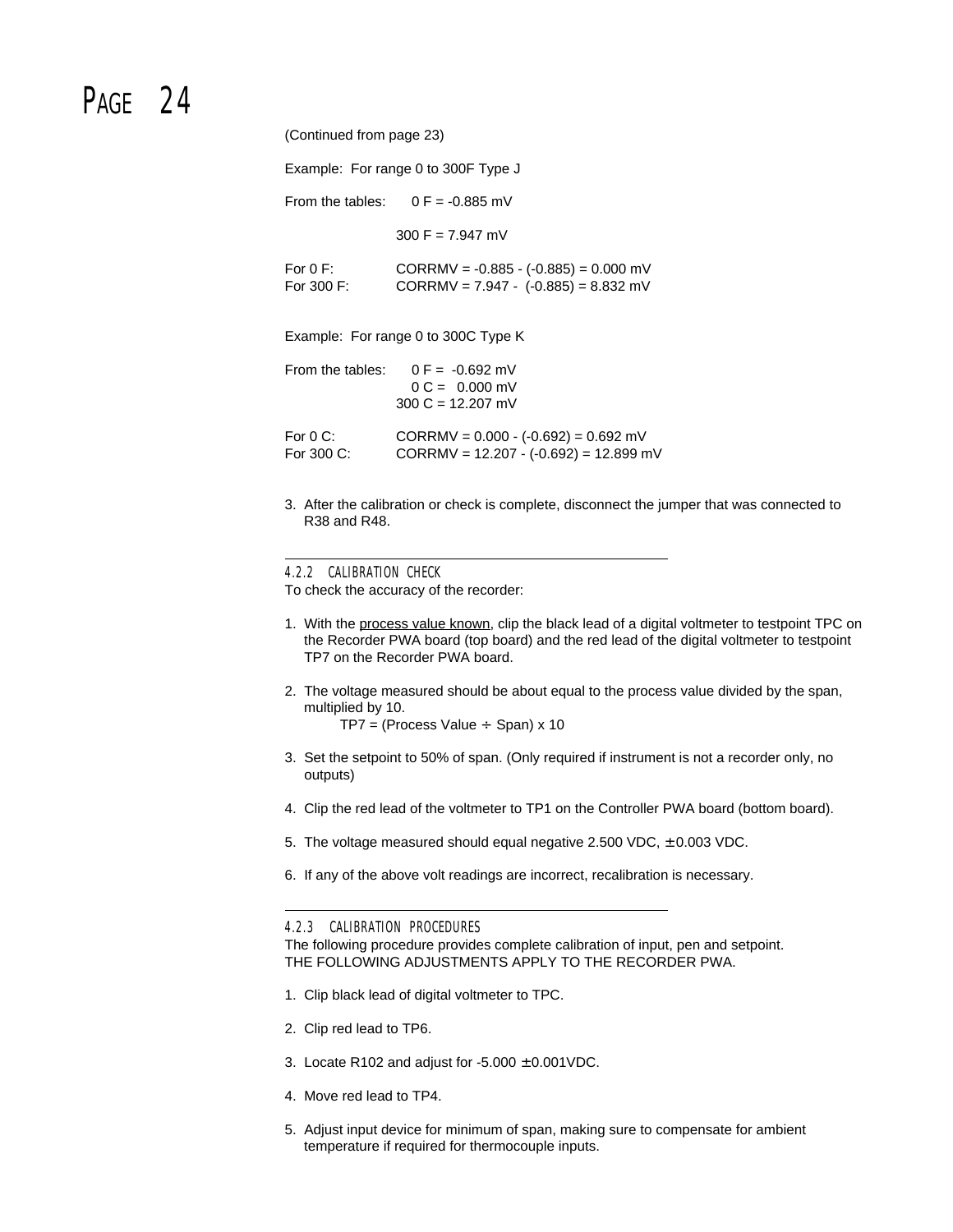- 6. Locate R103 and adjust for  $0.000 \pm 0.003$  VDC.
- 7. Move red lead to TP7.
- 8. Locate R104 or R103 depending on the range. Adjusting R104 may not affect some ranges such as RTD or Linear. If this is the case, R103 must be adjusted. The process value is limited by circuitry to a range of 0 to 10.25 volts. Zero adjustment must be accomplished as follows : Turn the adjustment screw on R104 or R103 (whichever applies) clockwise until the voltage observed increases. After the observed voltage increase, turn the adjustment screw counter clockwise until the voltage observed is  $0.000 \pm 0.001$ VDC.
- 9. Locate R100 and adjust so that the pen is at minimum of span.
- 10. Adjust input device for maximum of span, making sure to compensate for ambient temperature if required for thermocouple inputs.
- 11. With red lead on TP7, locate R101 and adjust for  $10.000 \pm 0.001$  VDC.
- 12. Locate R105 (red lead still on TP7) and adjust so that the pen is at maximum of span.
- 13. Adjust the input device for 10% of span, making sure to compensate for ambient temperature if required for thermocouple inputs.
- 14. Referring to step 8, adjust the appropriate potentiometer, R104 or R103, for 1.000 ± 0.001VDC.
- 15. Locate R100 and adjust so that the pen is 10% of span.
- 16. Adjust input device for maximum of span, making sure to compensate for ambient temperature if required for thermocouple inputs.
- 17. With red lead on TP7, locate R101 and adjust for 10.000 ± 0.001VDC.
- 18. Locate R105 and adjust so that the pen is at maximum of span.
- 19. Repeat steps 14 through 19 until no further adjustments are required.
- 20. It may be necessary to go through the procedure again, starting at step 7, to make sure zero and span do not shift.
- 21. Remove the jumper if it was added or restore JU11 to the "normal" position if it was moved for checking or calibration.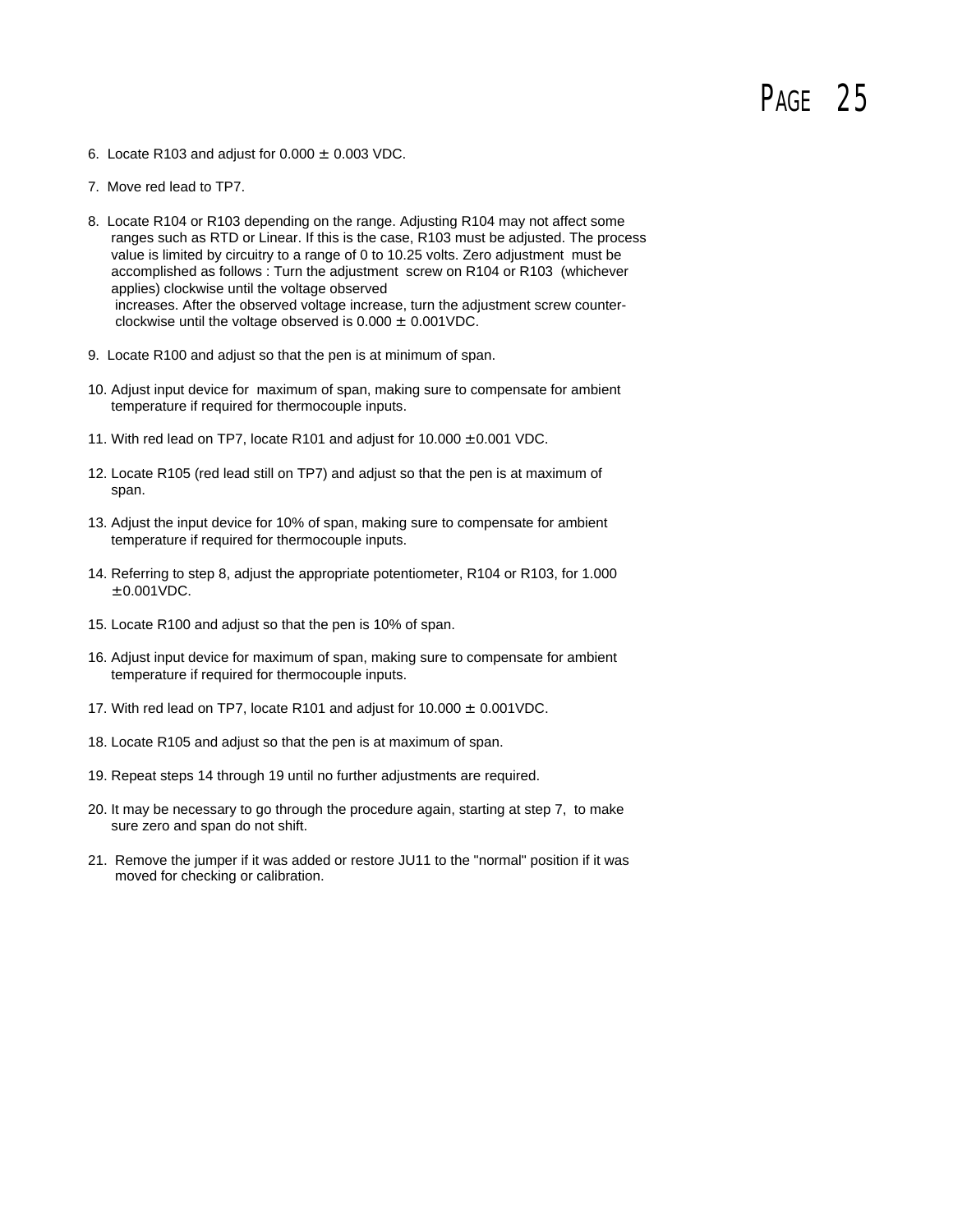# PAGF<sub>26</sub>

(Continued on next page)

(Continued from page 25)

### **IF THE INSTRUMENT HAS A CONTROL PWA, THE FOLLOWING ADJUSTMENTS ARE MADE ON THE CONTROL PWA.**

- 1. Set the thumbwheel station to minimum of span.
- 2. Move red lead to TP1.
- 3. Locate R100. The setpoint signal is limited by circuitry to a range of -5.000VDC to 0.000VDC. Zero and span adjustments must be accomplished as follows : Turn the adjustment screw on R100 clockwise until the magnitude of the voltage observed increases. After the observed voltage increases, turn the adjustment on screw R100 counter-clockwise until the voltage observed is  $0.000 \pm 0.001$  VDC.
- 4. Set the thumbwheel station for maximum of span.
- 5. Locate R101 and turn the adjustment screw counterclockwise until the voltage observed decreases. After the observed voltage decreases, turn the adjustment screw clockwise until the voltage observed is  $-5.000 \pm 0.001$ VDC.
- 6. Set the thumbwheel station to 10% of span.
- 7. Adjust R100, if necessary, for  $-0.500 \pm 0.001$ VDC.
- 8. Set the thumbwheel station to 90% of span.
- 9. Adjust R101, if necessary, for  $-4.500 \pm 0.001$ VDC.
- 10. Repeat steps 6 through 9 until satisfactory results are obtained.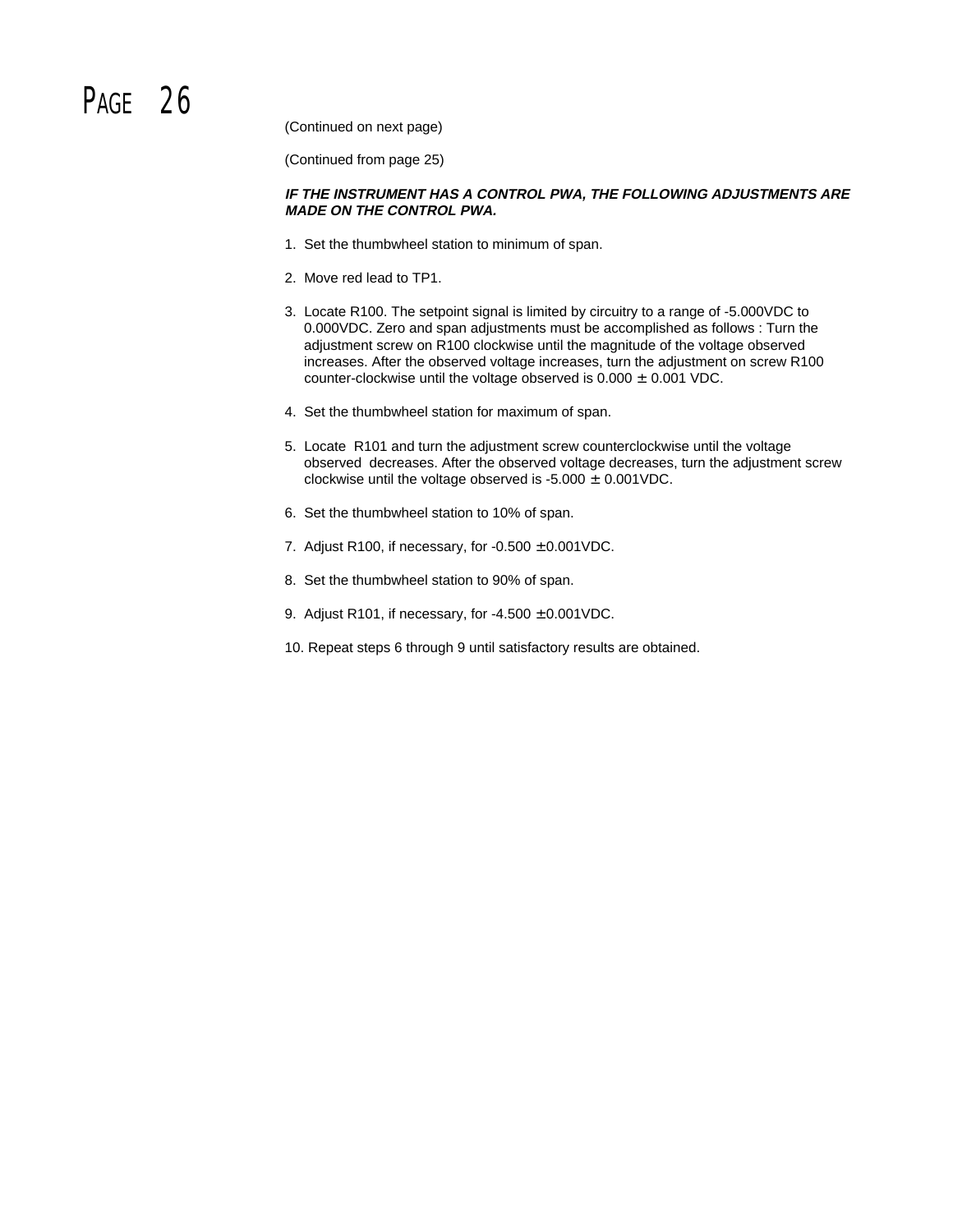### FIGURE 4-2 Calibration Board Layout Recorder PWA



 JU11 JU11 For Revision C and future Recorder Board revision levels only

\* Place in this position for "normal" operation or calibration

\*\* Place in this position when thermocouple ranges are calibrated without a compensated source.

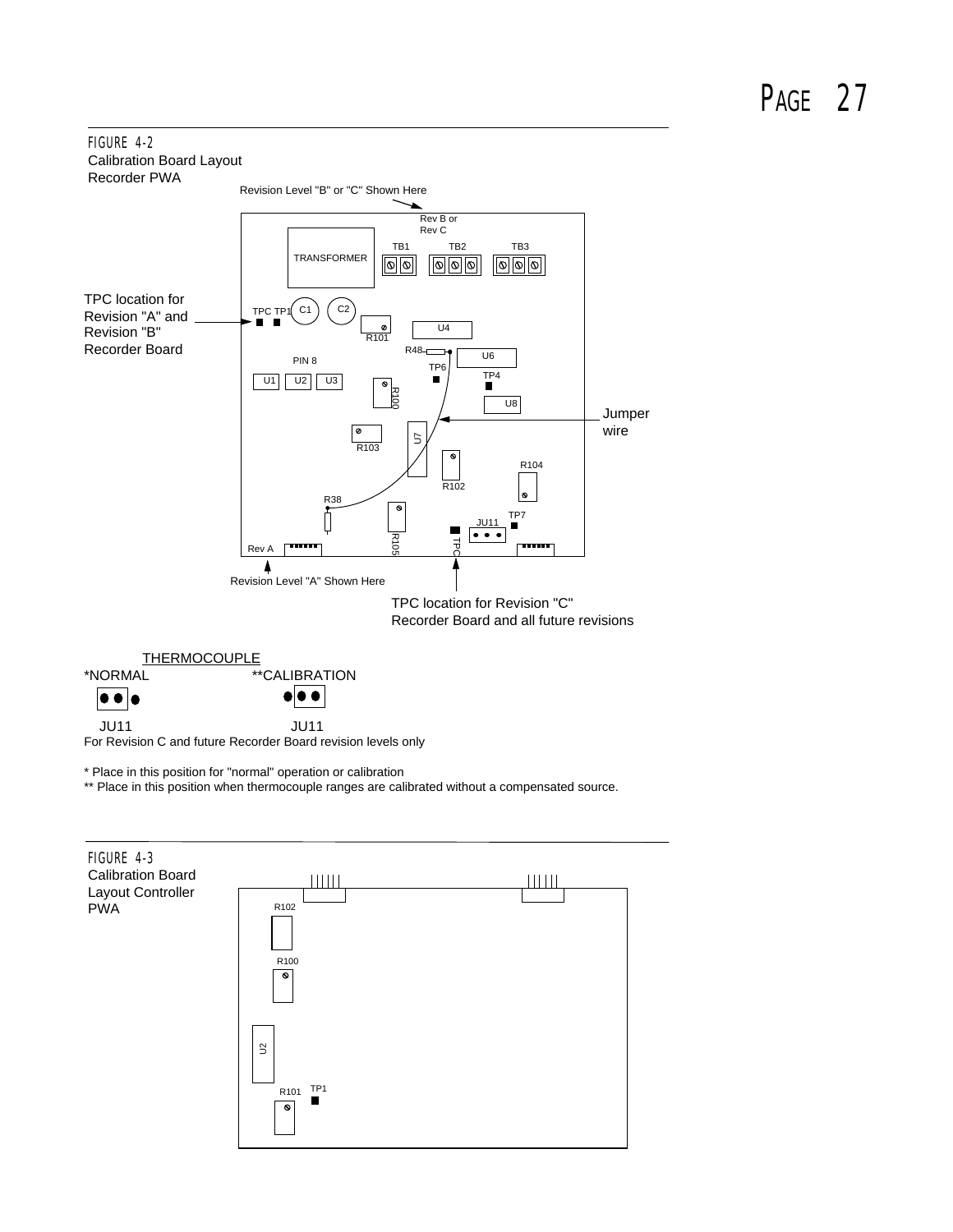## PAGF<sub>28</sub>

#### TABLE 4-1 Troubleshooting Guide

- 1. No pen movement or indicator lights Check all power wiring
- 2. Pen reads full upscale or downscale Check sensor leads for breaks or
- 

Symptom Corrective Action sensor polarity

- 3. Incorrect indication or control 1. Check for correct thermocouple polarity
	- 2. Check thermocouple extension wire for correct type and polarity
	- 3. Check for resistance build-up on terminals

5. Pen reads ambient temperature Thermocouple short at input terminals

4. No output, but indicator light functions properly Check output wiring, correct contacts

**Note : If the instrument does not respond to the above corrective actions, contact the factory or your local representative.**

### Field Range Change 4.3

When ordering a replacement module, for either a damaged module or field range change, order as Part Number 41902XXX. Enter the proper three digit range code in place of XXX. A resistor, R23, may need replacing and will be included in the range change kit.

FIGURE 4-4

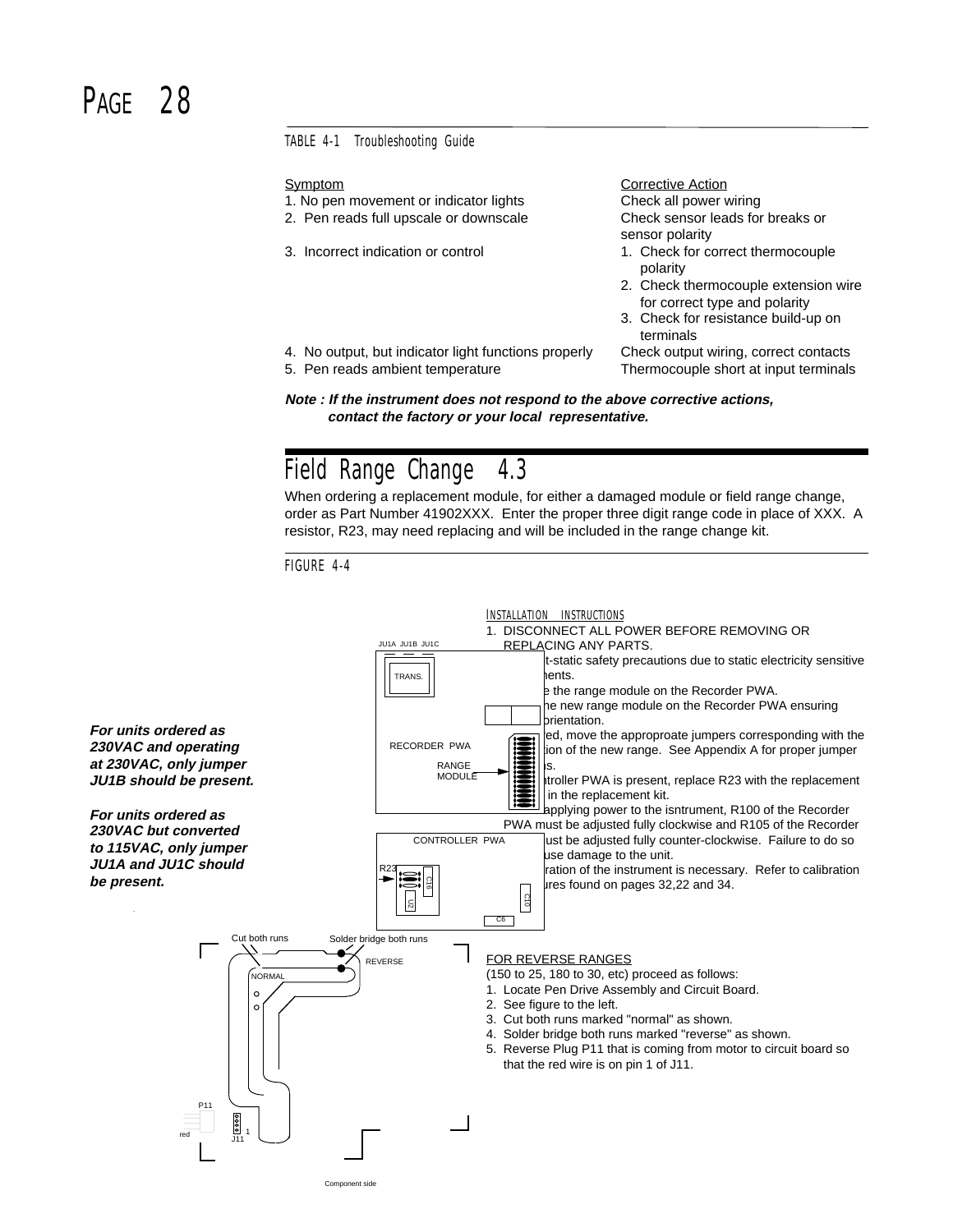# Appendix A PAGE 29 Board Layouts

FIGURE A-1 - Recorder PWA Board - Revision D

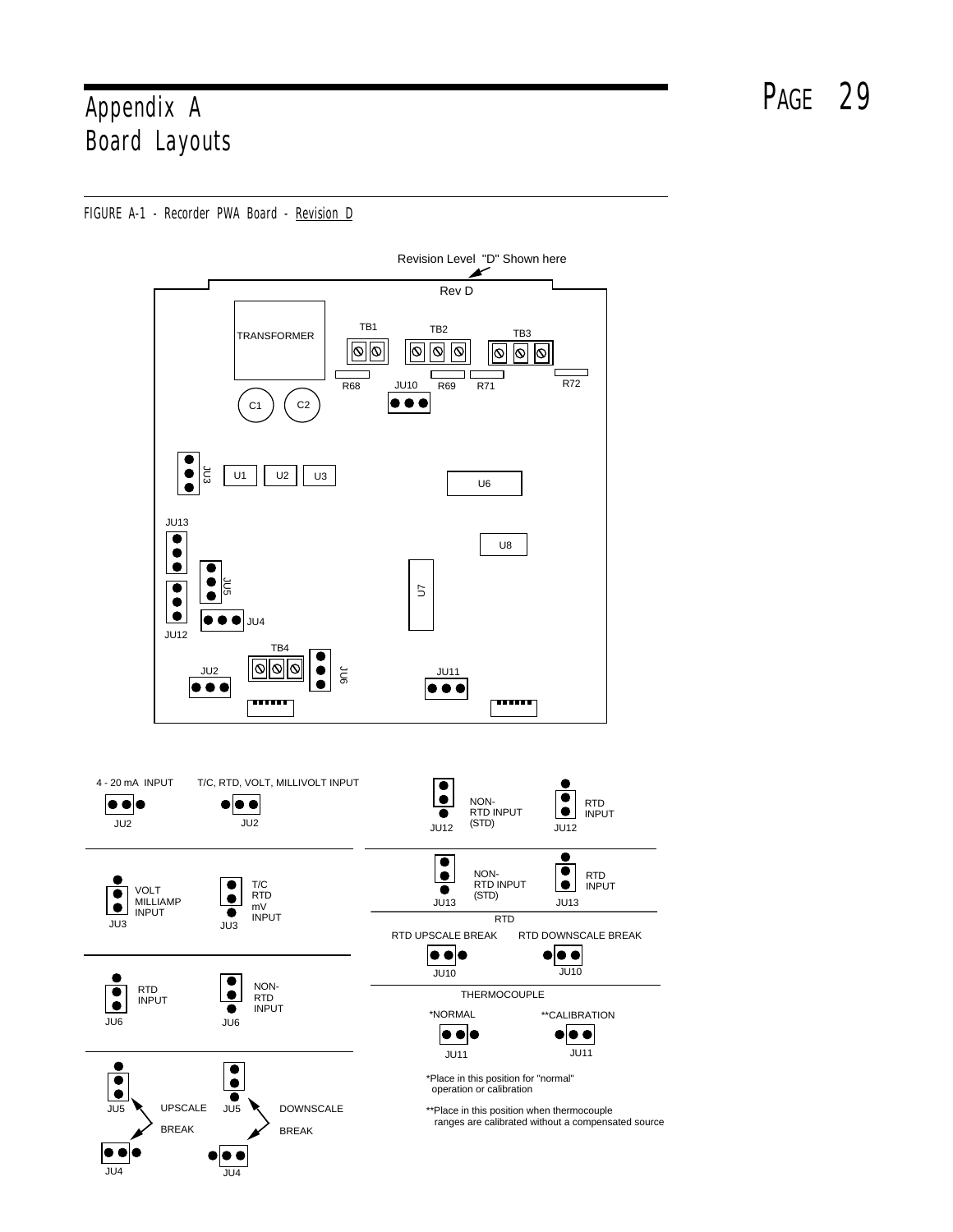FIGURE A-1 - Recorder PWA Board - Revision C and below

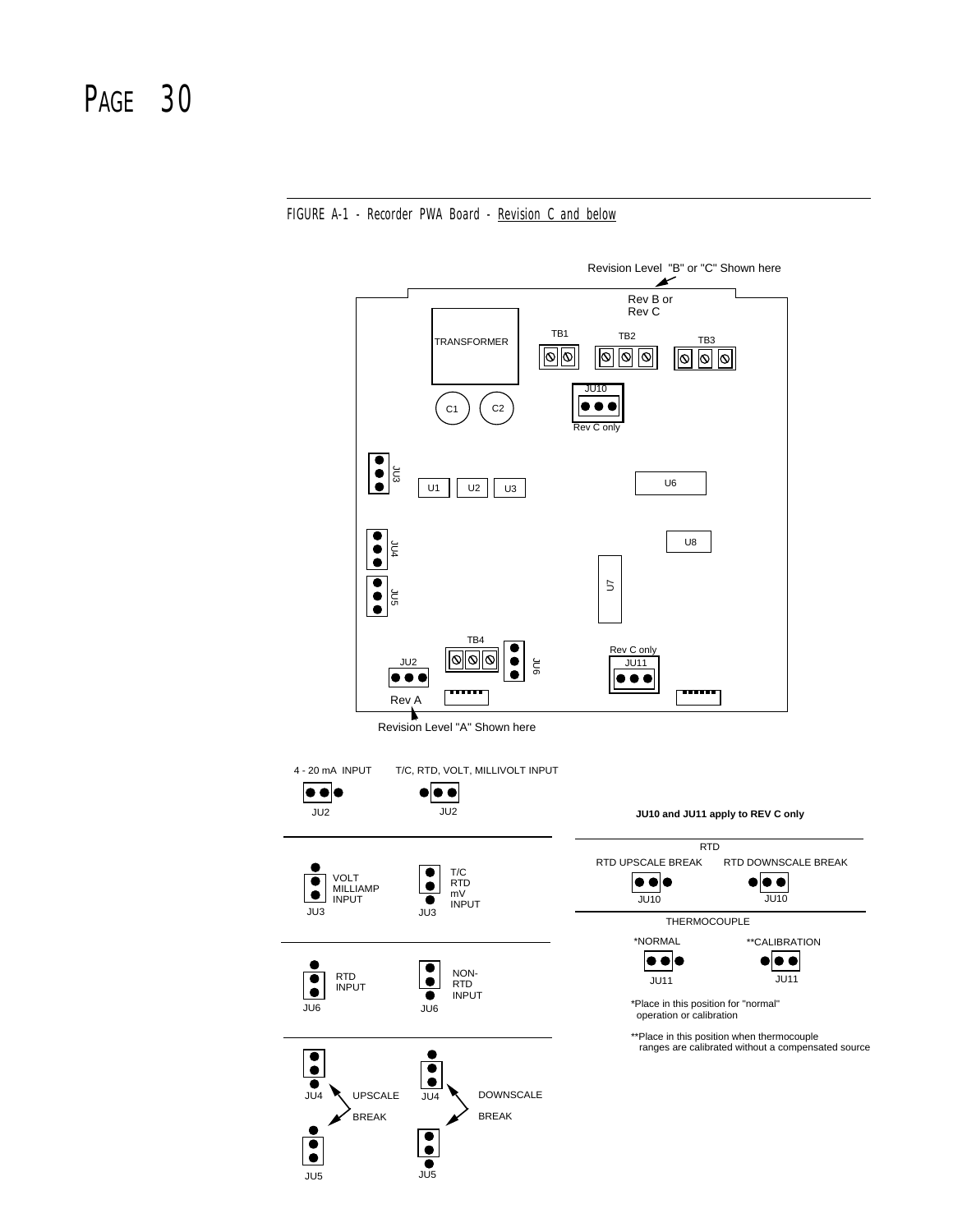FIGURE A-2 - Controller PWA Board





(Continued on next page)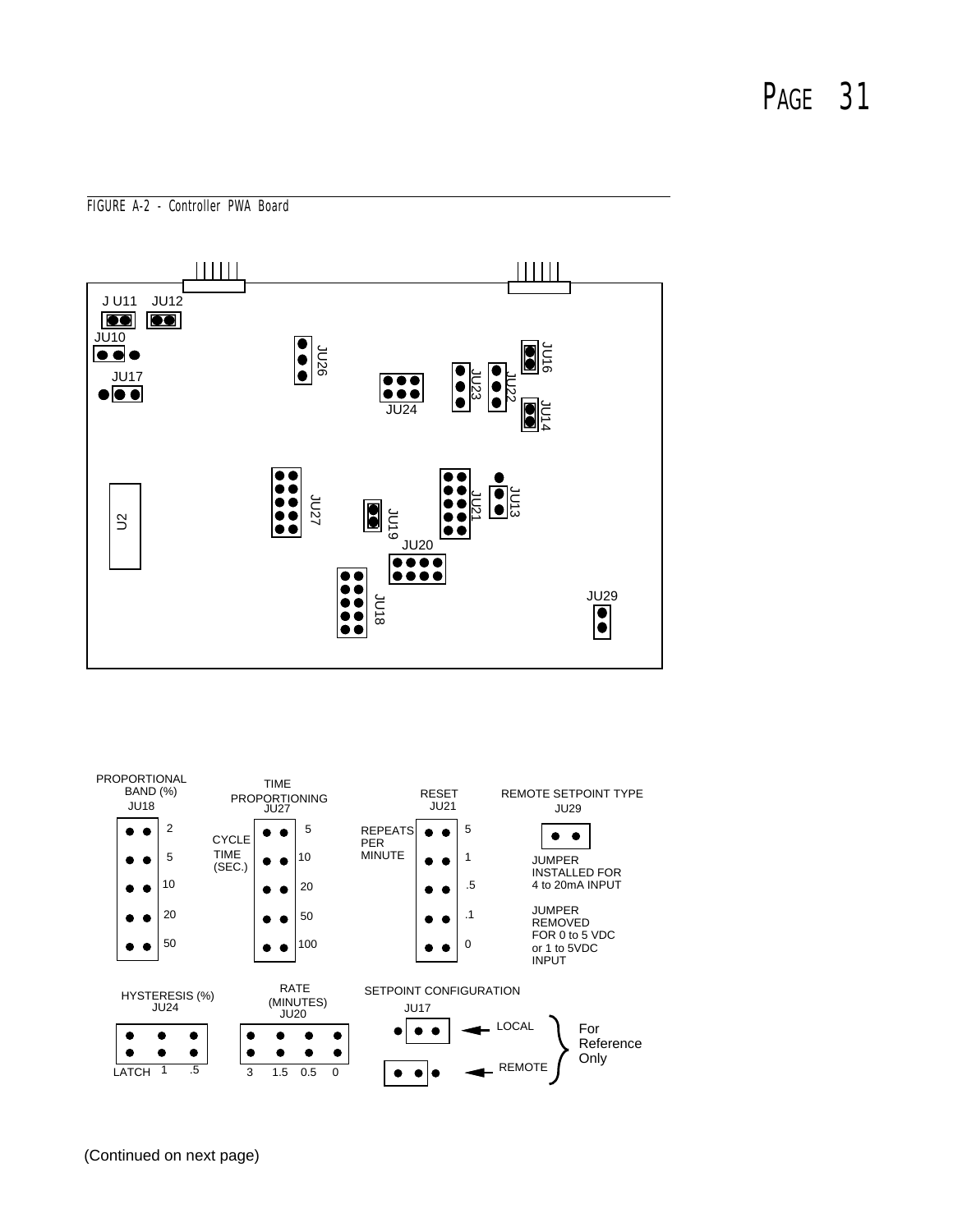| <b>FIRST</b><br><b>OUTPUT</b>                                 | <b>JU19</b> | <b>JU22</b>      | <b>JU23</b>      | <b>JU26</b>      |
|---------------------------------------------------------------|-------------|------------------|------------------|------------------|
| ON/OFF<br><b>REVERSE</b>                                      | OUT         | ٠                | $\ddot{\bullet}$ | $\ddot{\bullet}$ |
| ON/OFF<br><b>DIRECT</b>                                       | <b>OUT</b>  |                  |                  |                  |
| <b>HIGH</b><br>LIMIT<br><b>SEE NOTE</b>                       | OUT         |                  |                  |                  |
| LOW<br>LIMIT<br><b>SEE NOTE</b>                               | OUT         | $\ddot{\bullet}$ |                  | $\ddot{\bullet}$ |
| <b>TIME</b><br>PROPOR-<br><b>TIONING</b><br><b>REVERSE</b>    | OUT         |                  |                  |                  |
| <b>TIME</b><br>PROPOR-<br><b>TIONING</b><br><b>DIRECT</b>     | OUT         |                  |                  |                  |
| <b>CURRENT</b><br>PROPOR-<br><b>TIONING</b><br><b>DIRECT</b>  | OUT         |                  |                  |                  |
| <b>CURRENT</b><br>PROPOR-<br><b>TIONING</b><br><b>REVERSE</b> | IN          |                  |                  |                  |

| <b>NOTE : CONSULT FACTORY FOR HIGH to LOW</b> |  |
|-----------------------------------------------|--|
| or LOW to HIGH BOARD LIMIT CHANGE             |  |

| <b>SECOND</b><br><b>OUTPUT</b>                  | <b>OUTPUT</b><br><b>DIRECTION</b>             | <b>JU10</b>      | <b>JU11</b> | <b>JU12</b> | JU13      | <b>JU14</b> | JU16       |
|-------------------------------------------------|-----------------------------------------------|------------------|-------------|-------------|-----------|-------------|------------|
| <b>PROCESS</b><br><b>ALARM</b>                  | <b>DIRECT</b>                                 |                  | IN          | IN          | $\bullet$ | <b>OUT</b>  | IN         |
| <b>PROCESS</b><br><b>ALARM</b>                  | <b>REVERSE</b>                                |                  | IN          | IN          |           | <b>OUT</b>  | <b>OUT</b> |
| <b>DEVIATION</b><br><b>ALARM</b>                | <b>DIRECT</b>                                 |                  | <b>OUT</b>  | IN          |           | <b>OUT</b>  | <b>OUT</b> |
| <b>DEVIATION</b><br><b>ALARM</b>                | <b>REVERSE</b>                                |                  | <b>OUT</b>  | IN          | ۰         | <b>OUT</b>  | IN         |
| <b>DEVIATION</b><br><b>BAND</b><br><b>ALARM</b> | <b>OPEN</b><br><b>WITHIN</b><br><b>BAND</b>   |                  | <b>OUT</b>  | <b>OUT</b>  | $\bullet$ | IN          | IN         |
| <b>DEVIATION</b><br><b>BAND</b><br><b>ALARM</b> | <b>CLOSED</b><br><b>WITHIN</b><br><b>BAND</b> |                  | <b>OUT</b>  | OUT         |           | IN          | <b>OUT</b> |
| ON/OFF                                          | <b>DIRECT</b>                                 | . .              | <b>OUT</b>  | IN          |           | OUT         | OUT        |
| ON/OFF                                          | <b>REVERSE</b>                                | $\bullet\bullet$ | <b>OUT</b>  | IN          |           | <b>OUT</b>  | IN         |
| AS SHIPPED FROM<br>THE FACTORY                  | <b>JUMPER POSITIONS</b>                       |                  | IN          | IN          |           | IN          | IN         |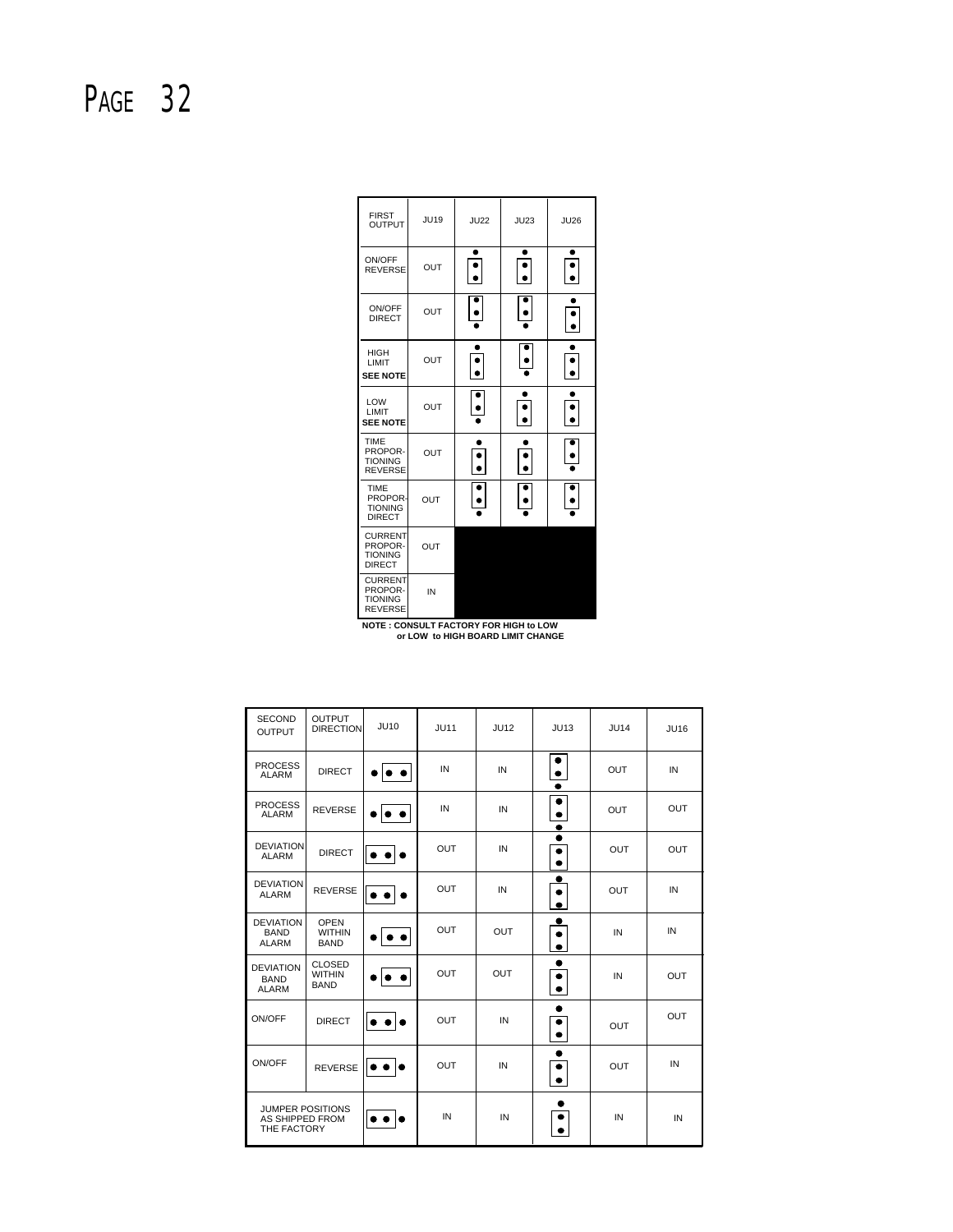

\* Ranges with top of span of 1000 are three digit ranges with the setpoint maximum of 999.

\*\* If Remote Setpoint is selected, Local Setpoint is not available. This is a 1-5VDC or 4/20mADC Remote Setpoint input type. \*\*\* Options 4 & 6 shouldn't be ordered without N3 suffix.

† N3 NEMA 3 Equivalent Spray Resistant Enclosure.

NOTE 1: Must be ordered with Positive/Negative Ranges only.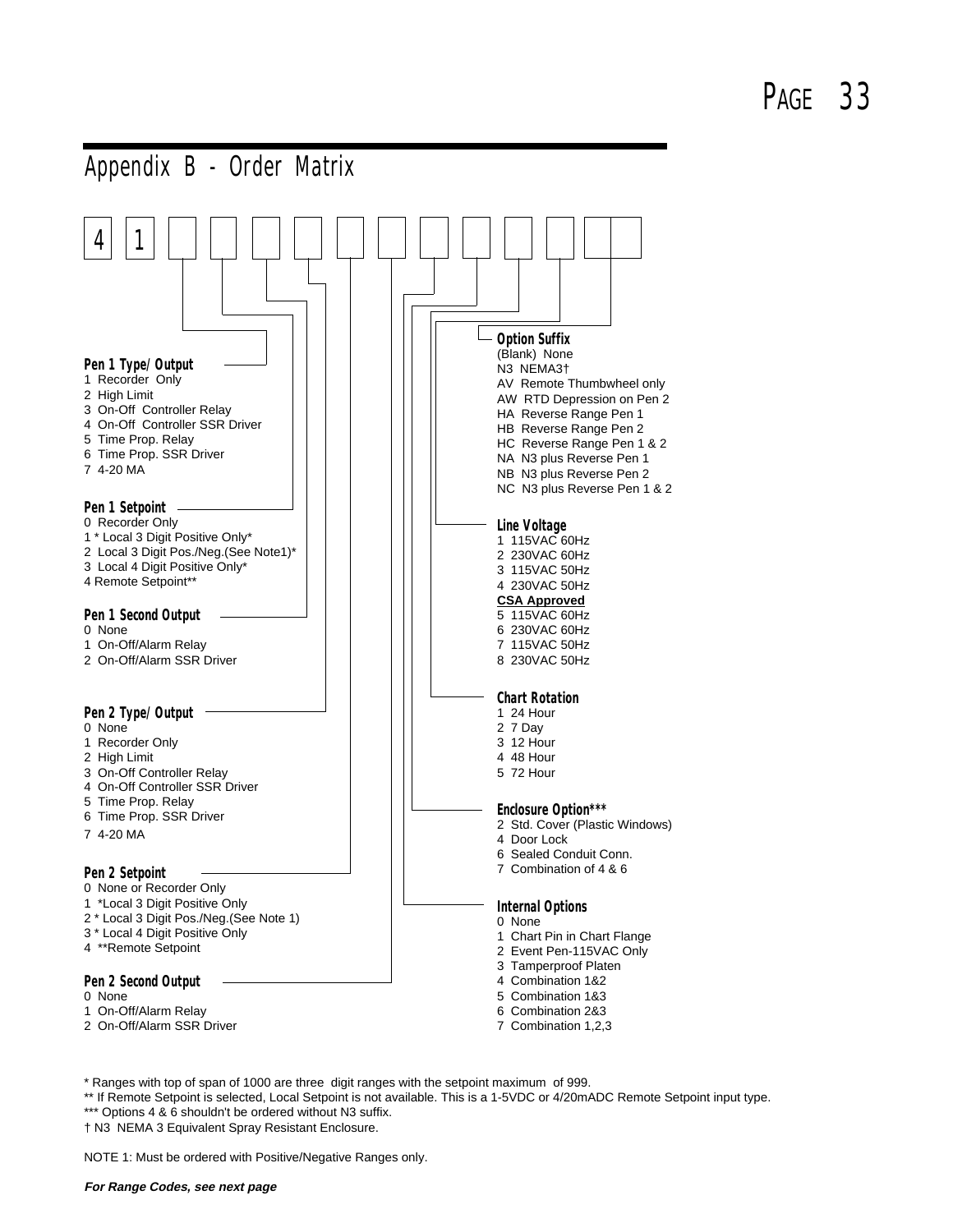# Range Codes

| <u>DEG.</u>                              | <b>RANGE</b>                                                                                                                                                                                                                                                                                                                                                                                                                              | <b>RTD</b>                                                                                                                                                                  | J T/C                                         | K T/C                    | <u>T T/C</u> | R T/C | S T/C |
|------------------------------------------|-------------------------------------------------------------------------------------------------------------------------------------------------------------------------------------------------------------------------------------------------------------------------------------------------------------------------------------------------------------------------------------------------------------------------------------------|-----------------------------------------------------------------------------------------------------------------------------------------------------------------------------|-----------------------------------------------|--------------------------|--------------|-------|-------|
| F<br>FFFFFFFFFFFFFFFFFFFFFFFFFFFFFFFFFFF | -150 to 350<br>-100 to 100<br>-100 to 200<br>-50 to 50<br>0 to 100<br>0 to 200<br>0 to 300<br>$0$ to $400$<br>0 to 600<br>0 to 800<br>0 to 1000<br>0 to 1200<br>0 to 2000<br>0 to 2500<br>0 to 3000<br>20 to 100<br>20 to 120<br>30 to 180<br>30 to 230<br>50 to 200<br>60 to 180<br>80 to 180<br>100 to 250<br>120 to 220<br>130 to 190<br>135 to 195<br>150 to 350<br>200 to 300<br>1000 to 3000<br>150 to 25<br>180 to 30<br>230 to 30 | 001<br>061<br>041<br>002<br>003<br>004<br>023<br>006<br>024<br>056<br>057<br>038<br>028<br>036<br>027<br>026<br>042<br>037<br>060<br>065<br>040<br>045<br>050<br>039<br>029 | 111<br>103<br>104<br>106<br>107<br>112<br>116 | 213<br>203<br>205<br>206 | 301<br>304   | 501   | 554   |
| CCCCCCCCCCCCCCC                          | -100 to 100<br>-100 to 200<br>-50 to 50<br>-50 to 75<br>-35 to 70<br>-30 to 70<br>0 to 100<br>0 to 110<br>0 to 200<br>0 to 300<br>0 to 400<br>0 to 600<br>0 to 1000<br>0 to 1200<br>0 to 1500<br>110 to 0                                                                                                                                                                                                                                 | 022<br>046<br>043<br>055<br>059<br>058<br>011<br>030<br>009<br>010<br>012<br>031                                                                                            | 101<br>115<br>102<br>114                      | 201<br>202<br>208        | 303          | 503   | 553   |

| Unit | <b>Input Range</b> | <b>Setpoint Range</b> | Linear |
|------|--------------------|-----------------------|--------|
| mVDC | 0 to 50            | 0 to $100$            | 909    |
|      | 0 to $100$         | 0 to $100$            | 803    |
|      | 0 to 150           | 0 to 150              | 914    |
| mADC | 4 to 20            | $0$ to $100$          | 907    |
|      | 4 to 20            | $0$ to $200$          | 924    |
|      | 4 to 20            | 30 to 230             | 926    |
|      | 0 to 20            | 0 to 100              | 925    |
|      | 4 to 20            | 0 to $300$            | 927    |
| VDC. | $0$ to $0.2$       | 0 to $100$            | 999    |
|      | $0$ to $0.5$       | 0 to 100              | 922    |
|      | 0 to 1.0           | 0 to $100$            | 920    |
|      | 0 to 4.0           | 0 to $100$            | 923    |
|      | $0$ to 5.0         | 0 to $100$            | 919    |
|      | 0 to $10.0$        | 0 to $100$            | 921    |
|      | 1 to 5.0           | 0 to $100$            | 902    |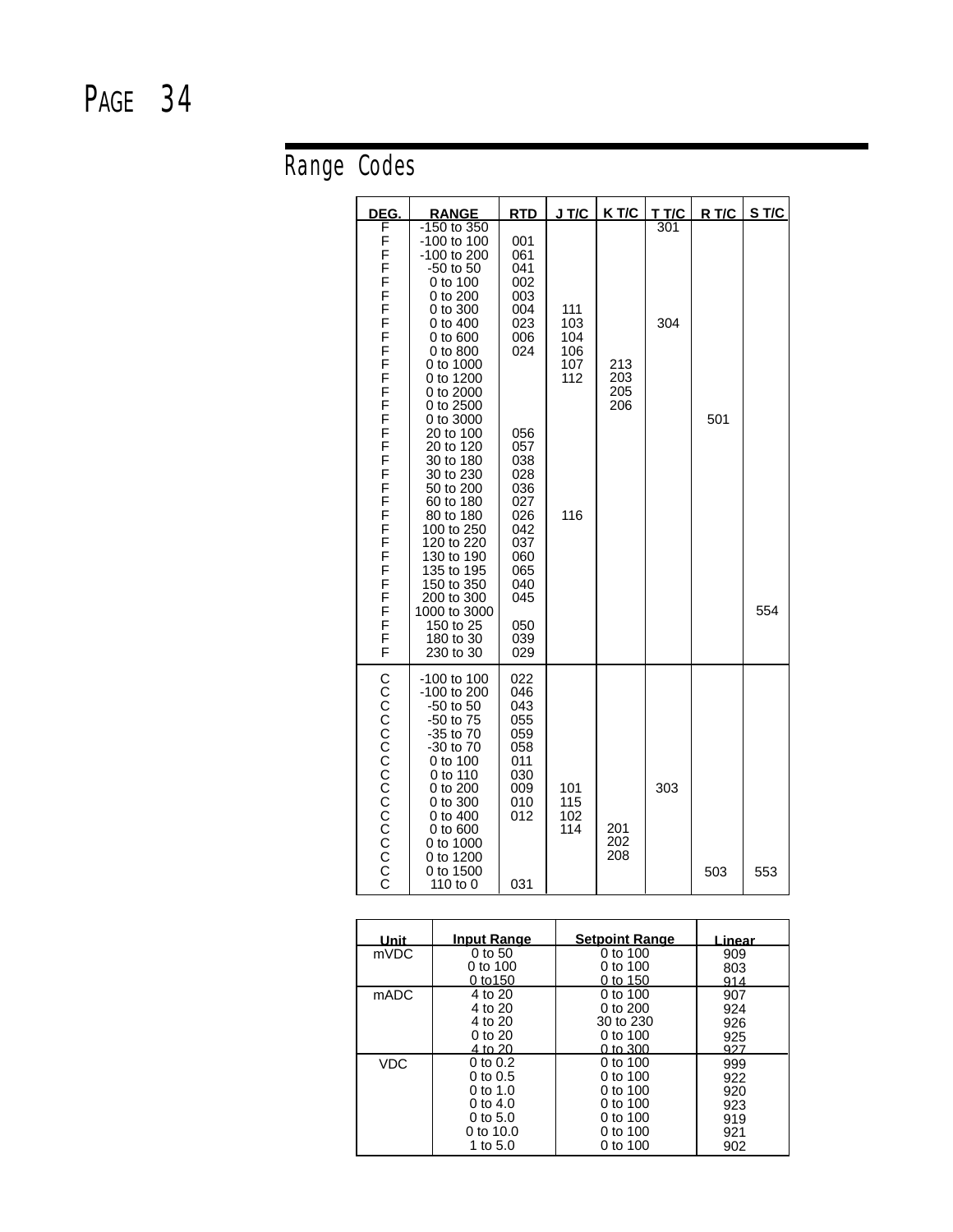### Appendix C - Specifications

| Input                 |  |
|-----------------------|--|
| *THERMOCOUPLE<br>Type |  |
| J                     |  |
| Κ                     |  |
| т                     |  |
| R                     |  |
| S                     |  |

Cold junction compensated with thermocouple break protection. 8.5 mV minimum span 100mV maximum span

#### \*RTD

100 ohm, 2 or 3-wire 20 ohm minimum span 200 ohm maximum span Standard ranges are for 0.00385 ohms/ohm/degree C

#### \*DC VOLTAGE 0 VDC minimum 10 VDC Maximum 1 VDC Minimum span

\*DC MILLIVOLTS 0 mV minimum 100 mV maximum 10 mV minimum span

\*MILLIAMPS 4 to 20 mA accomodated with a 249 ohm shunt resistor, jumper selectable

### REMOTE SETPOINT **Optional**

1 to 5 VDC (on board 249 ohm shunt resistor to convert 4 to 20 mA input to 1 to 5 VDC). Three-position terminal block available to provide +5 VDC output for potentiometric remote setpoint.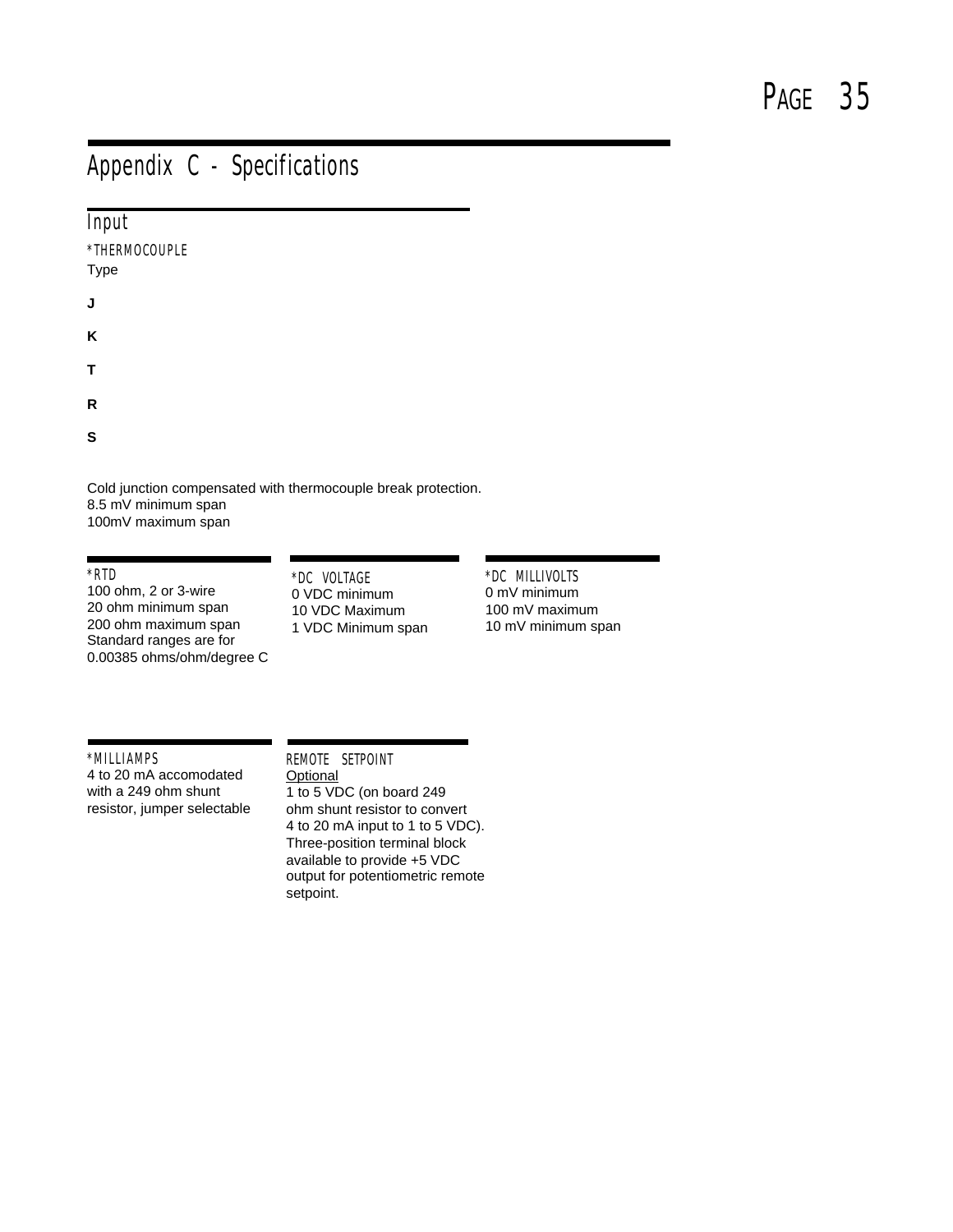### **Outputs**

| CONTROL<br>OUTPUT 1 AND 2 (each pen) |                                                                                                                                                |  |
|--------------------------------------|------------------------------------------------------------------------------------------------------------------------------------------------|--|
| Relay                                | <b>SPDT</b><br>115VAC: 5.0A Resistive, 1/8HP, 250VA<br>230VAC: 2.5A Resistive, 1/8HP, 250VA                                                    |  |
| <b>SSR Driver</b>                    | Open collector output<br>Short circuit protected @ 40mA maximum.<br>Provides 5VDC at 23mA or 3VDC at30mA                                       |  |
| Current                              | 4 to 20 mA - 0 to 450 ohm grounded load<br>maximum. Output span may exceed the stated span,<br>but shall cover the minimum span of 4 to 20 mA. |  |
| ALARM<br><b>OUTPUT</b>               |                                                                                                                                                |  |
| Relay                                | <b>SPDT</b><br>115VAC: 5.0A Resistive, 1/8HP, 250VA<br>230VAC: 2.5A Resistive, 1/8HP, 250VA                                                    |  |
| <b>SSR Driver</b>                    | Open collector output<br>Short circuit protected @ 40mA maximum<br>Provides 5VDC @ 23mA or 3VDC @ 30mA                                         |  |
| CONTROL / ALARM FUNCTION             |                                                                                                                                                |  |
| Output 1                             | On/Off, Time Proportioning, 4 to 20 mA - all either Direct or Reverse<br>acting. Also available as a High Limit.                               |  |
| Output 2                             | On/Off - Direct or Reverse acting as Control or as an Alarm<br>(Process, Deviation, or Deviation Band)                                         |  |
|                                      | <b>NOTE</b> : Up to two outputs provided for each pen (Pen1 or Pen2)                                                                           |  |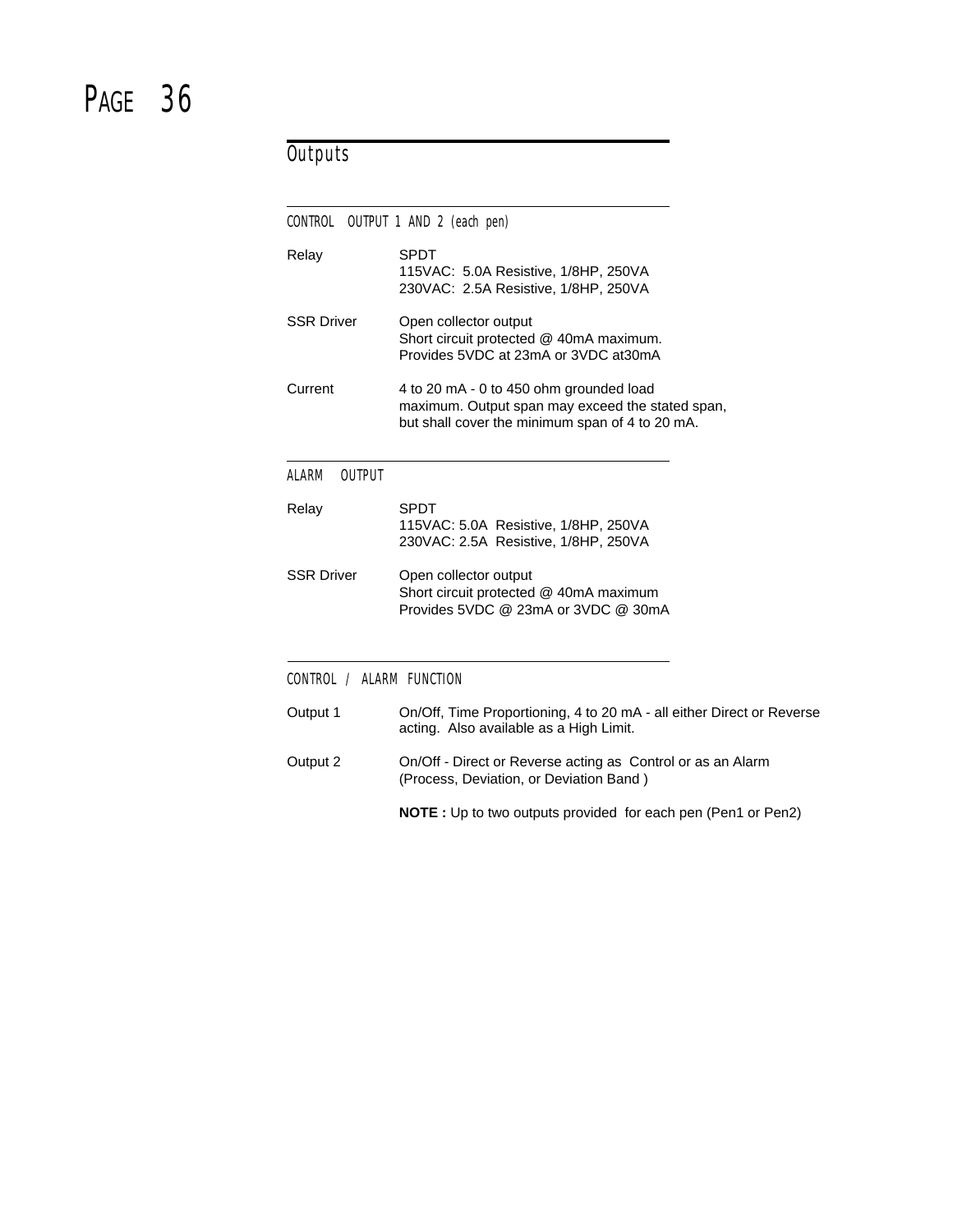### **Performance**

| Measurement<br><b>Error Limit</b>       | All input types: 1.0% of span                                                                                                                                    |
|-----------------------------------------|------------------------------------------------------------------------------------------------------------------------------------------------------------------|
| Ambient<br>Temperature<br>Error         | 0.04% of span per degree C deviation from $25^{\circ}$ C                                                                                                         |
| <b>Hysteresis</b>                       | Jumper selectable .5%, 1%, (factory set at .5%) or latch for limit.                                                                                              |
| <b>Noise</b><br>Rejection               | Normal mode, 65dB minimum at 60 Hz or greater. Common<br>mode, 85dB minimum. 24VAC maximum. 33VDC maximum.                                                       |
| Line Voltage                            | Standard: $115\text{VAC} \pm 10\%$ 50 or 60 Hz<br>Optional: 230VAC ± 10% 50 or 60 Hz                                                                             |
| Power<br>Consumption                    | 25VA maximum                                                                                                                                                     |
| Operating<br>Temperature                | 32° to 131°F<br>0° to 55°C (ambient)                                                                                                                             |
| Storage<br>Temperature                  | -40 $^{\circ}$ to 149 $^{\circ}$ F<br>-40 $\degree$ to 65 $\degree$ C                                                                                            |
| Humidity                                | 0 to 70% RH noncondensing                                                                                                                                        |
| <b>Dimensions</b>                       | 13.19"H X 15.13" W X 3.63" Deep                                                                                                                                  |
| Weight                                  | 20 pounds maximum                                                                                                                                                |
| Vibration                               | 0.5 to 100 Hz @ 0.2g                                                                                                                                             |
| <b>Sensor Fault</b><br><b>Detection</b> | Jumper selectable for upscale or downscale sensor break.<br>Only downscale break is available for milliamp inputs due<br>to the use of a low ohm shunt resistor. |
| Agency<br>Approvals                     | UL<br>CSA - Only if ordered                                                                                                                                      |
|                                         |                                                                                                                                                                  |

### Record

| Chart                 | 10 inch circular chart; 100 charts furnished with each<br>instrument. Unless otherwise specified, charts shipped with<br>instrument are 0-100 linear range. |
|-----------------------|-------------------------------------------------------------------------------------------------------------------------------------------------------------|
| <b>Chart Drive</b>    | AC synchronous motor                                                                                                                                        |
| <b>Chart Rotation</b> | Factory set per order matrix                                                                                                                                |
| Pen Type              | Disposable Fiber-tip                                                                                                                                        |
| Pen Color             | Pen 1 - Red<br>Pen 2 - Green                                                                                                                                |